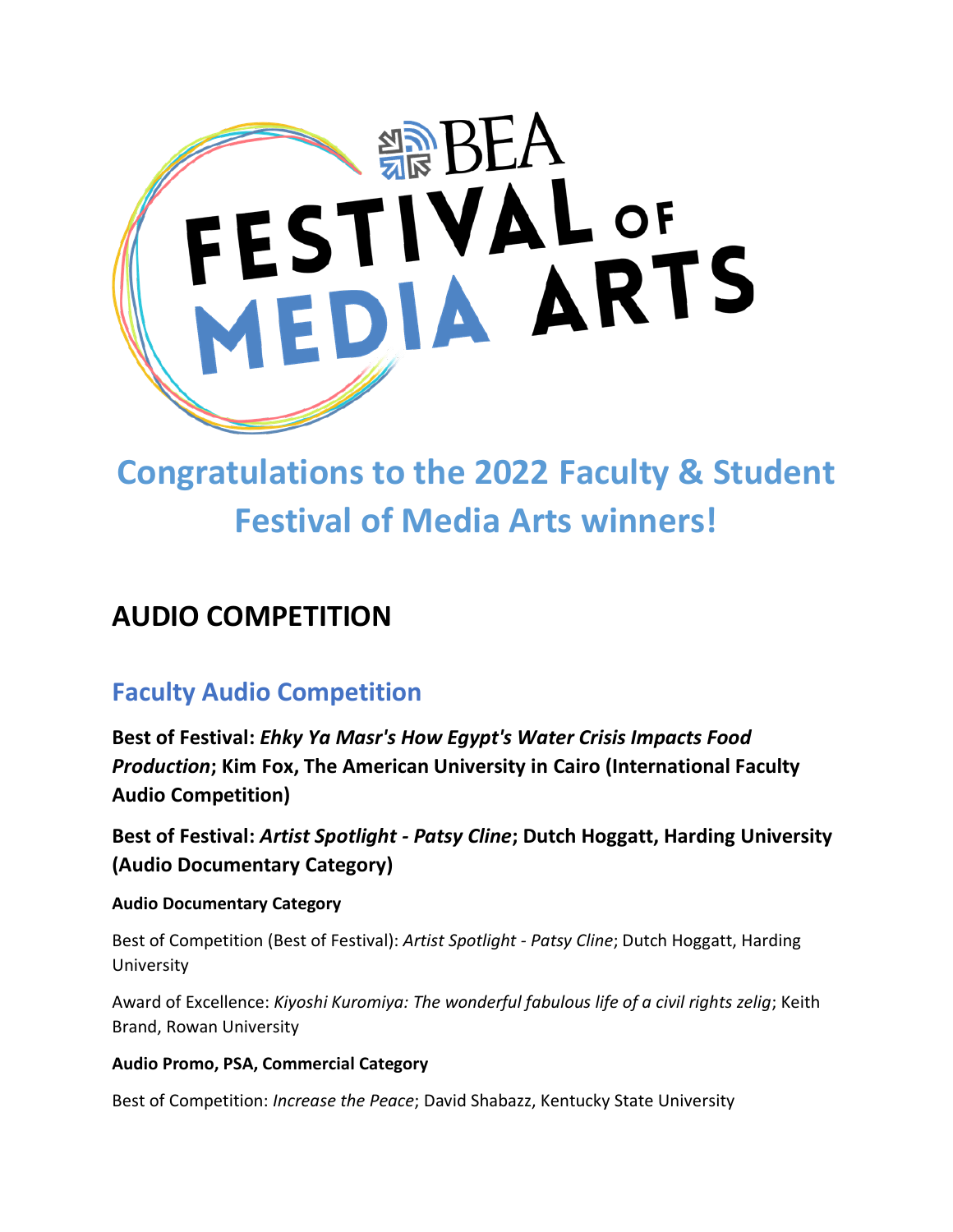Award of Excellence: *Dr. W Raps (Station Promo)*; Brian J. Wardyga, Lasell University

#### **Short-Form Production Category**

Best of Competition: *Call of the wild: Record number of sandhill cranes winter in Arizona*; Sadie Babits, Arizona State University

Award of Excellence: *Haunted Heartland*; Jodeane Brownlee, University of Nebraska at Omaha

#### **Long-Form Production Category**

Best of Competition: *ABC Story Sisters*; Charity Robinson, Texas Christian University

Award of Excellence: *A Not Hallmark Ending*; Jacob Johnston, Liberty University

Award of Excellence: *Lincolnshire Lives - Their Stroy*; Andrew M. Wilson David, University of Lincoln, UK

Award of Excellence: *Ehky Ya Masr's Come Drink Tea, the Egyptian Way*; Kim Fox, Sarah Hassan & Reem Elmaghraby, The American University in Cairo

#### **Sound Engineering and Design Category**

Best of Competition: *Duo Cintemani: Meridian Symphony Orchestra Salon Concert*; Jonathan Pluskota, Colorado State University Pueblo & Jared Hollingsworth & Mary Lou Sheffer, The University of Southern Mississippi, Colorado State University Pueblo & The University of Southern Mississippi

Award of Excellence: *70s*; Glenn T. Hubbard, East Carolina University

### **Student Audio Competition**

### **Best of Festival:** *Escape***; Adam B. Chilcote, Missouri State University (Multimedia Sound Design Category)**

#### **Comedy or Drama Category**

1st Place: *Midnight in Los Huesos*; Andrew Bruner, Taylor University

2nd Place: *A Talk with a Stranger-Audio Drama*; Mykela Heidel, York College of PA

3rd Place: *Veil of Darkness*; Kaleb Frank Lindenvaldsen, Liberty University

Award of Excellence: *When The Elements Align-Radio Drama*; Ben Weyman, York College of PA

#### **Educational Category**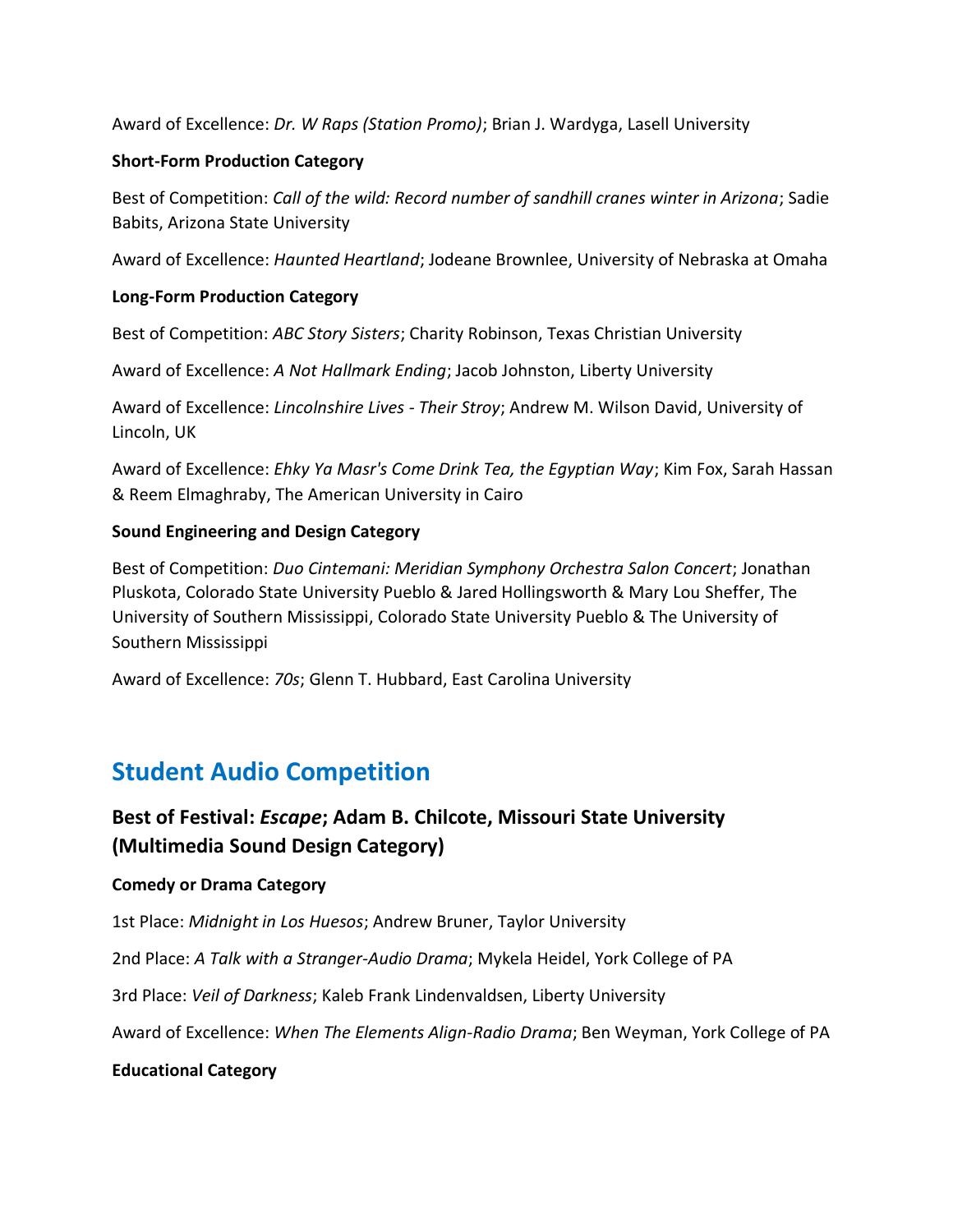1st Place: *As Marijuana Profits Fade, Cartels Increasingly Smuggle Fentanyl Across the Border*; Natasha Yee, Arizona State University

2nd Place: *Arizona Farmer Faces Water Shortage, Struggles to Grow Crops Amid Drought*; Emma VandenEinde, Arizona State University

3rd Place: *Rowan Radio Remembers: The 9/11 Attacks*; Sam Whalen, Rowan University

Award of Excellence: *Attorneys Waive Fees to Prepare Name-Change Petitions for LGBTQ+ Community*; Rae Johnson, Arizona State University

#### **Multimedia Sound Design Category**

1st Place (Best of Festival): *Escape*; Adam B. Chilcote, Missouri State University

2nd Place: *Sound Design from The Tall Grass*; Carolyne Paschal & Justice Bower, Taylor University

#### **On-Air Personality Category**

1st Place: *The Early Bird Special with Brandon & Josh*; Brandon Searles & Josh Ticcino, Rowan University

2nd Place: *Amelia Turnbull Air Check*; Amelia Turnbull, Goshen College

3rd Place: *Yacht Rock Radio Show*; Nate Swets, University of Nebraska at Omaha

Award of Excellence: *WKWC's Veronica Kaemerer*; Veronica Kaemerer, Kentucky Wesleyan College

#### **PSA/Promo/Commercial Category**

1st Place: *WICR Radio Smart Speaker and Mobile Device Campaign*; Genesis Brown & Peter Karozos, University of Indianapolis

2nd Place: *Falcon Radio Promo*; India Greer, Bowling Green State University

3rd Place: *CMOE Summer Camp*; Dell Cripe, University of Southern Indiana

Award of Excellence: *Food for Thought PSA Campaign*; UofSC SJMC, Honors & Garnet Media Group Partnership, University of South Carolina

Award of Excellence: *Rap Battle*; Natasha Virachack, University of Texas at Arlington

Award of Excellence: *Shoe Sensation Advertisement*; Abigail Starr, Northwest Missouri State University

#### **Sound Engineering/Production Category**

1st Place: *Forever*; Andrew Neal, Taylor University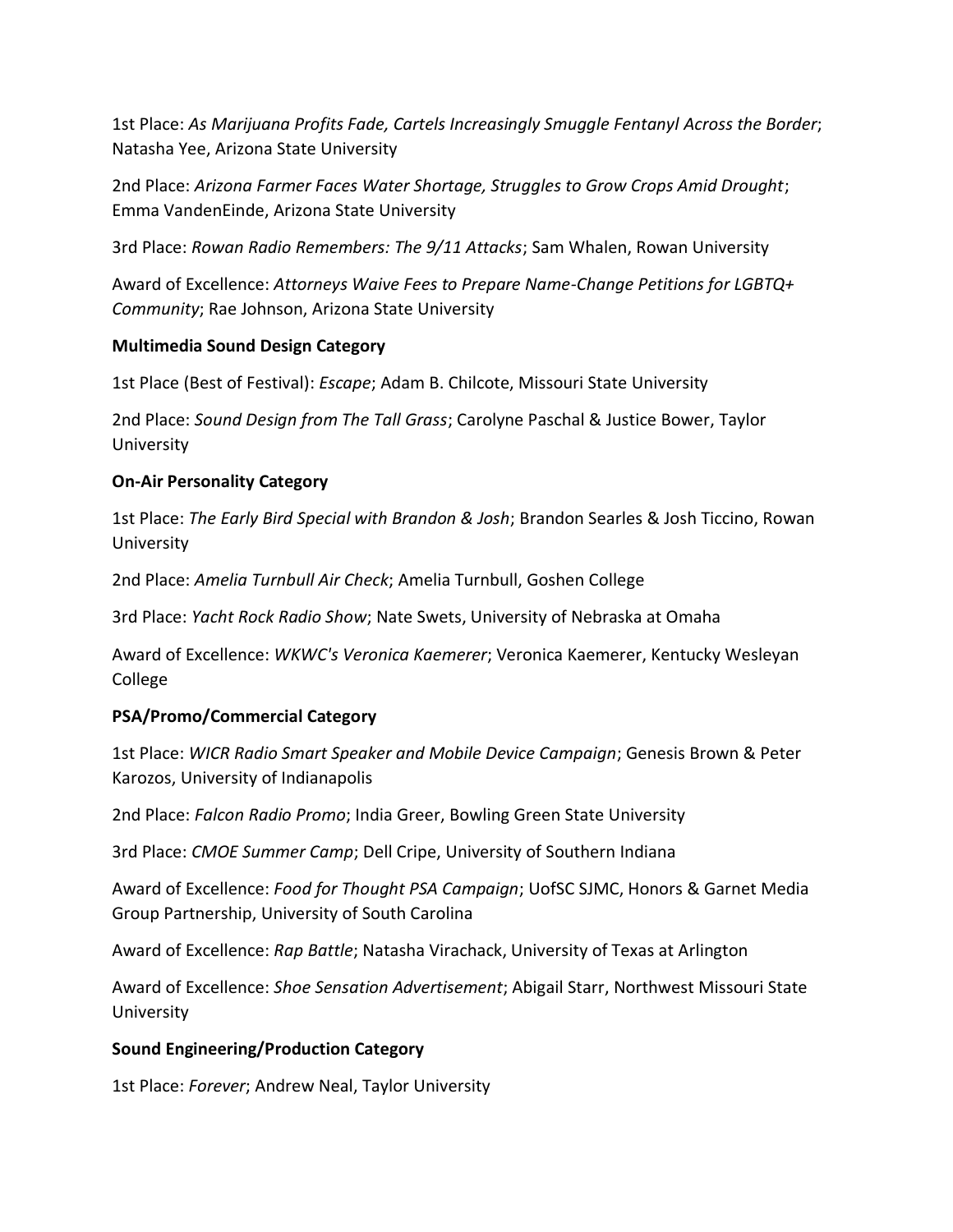2nd Place: *To My First Born*; Macio Malone, Auburn University at Montgomery

3rd Place: *Dreams*; Oleksandr Jockusch & Daniel M Killins, Southern Illinois University

#### **Specialty Program Category**

1st Place: *Mithra's Magical Market*; Willow Onken, Paul McFerron, Mike Jones, & Jacob Fletcher, Missouri State University

2nd Place: *Importance of Sleep*; Carolyne Paschal & Elise Masters, Taylor University

3rd Place: *808s and Mixtapes*; Zachary Sinutko, Collin Kennedy, Daunte Horton, & Terron Lee, John Carroll University

Award of Excellence: *Acting in Appalachia: West Virginia's Black Actors*; Adam Payne, West Virginia University

Award of Excellence: *Behind the Broadcast*; Connor Taylor, West Virginia University

Award of Excellence: *Dead. Moines*; Allaire Nuss, Drake University

Award of Excellence: *DJ Bella J - On The One - Syracuse*; RC Concepcion, Syracuse University

Award of Excellence: *For a Better Life*; Wendy Echeverria, University of Arkansas

Award of Excellence: *The Afghan Resettlement Report*; Group Entry, American University

Award of Excellence: *The Count Off: Season 2 Episode 7 - The 16th Century Riot Grrrl*; Rena L. Thompson & Sho Irikawa, Columbus State University

Award of Excellence: *The Post-Match Podcast*; William Stephenson & Houston Chapman, Middle Tennessee State University

Award of Excellence: *The Vibe Check*; Zach Perez, Kansas State University

# **DOCUMENTARY COMPETITION**

### **Faculty Documentary Competition**

### **Best of Festival:** *MACHINE: Vivat Apparatus***; Becky Beamer & Patrick Rhodes, OSLOMET University (Documentary Feature Category)**

#### **Micro-Documentary Category**

Best of Competition: *Reel Wahine of Hawaiʻi: Joy Chong Stannard*; Anne Misawa, University of Hawaiʻi at Mānoa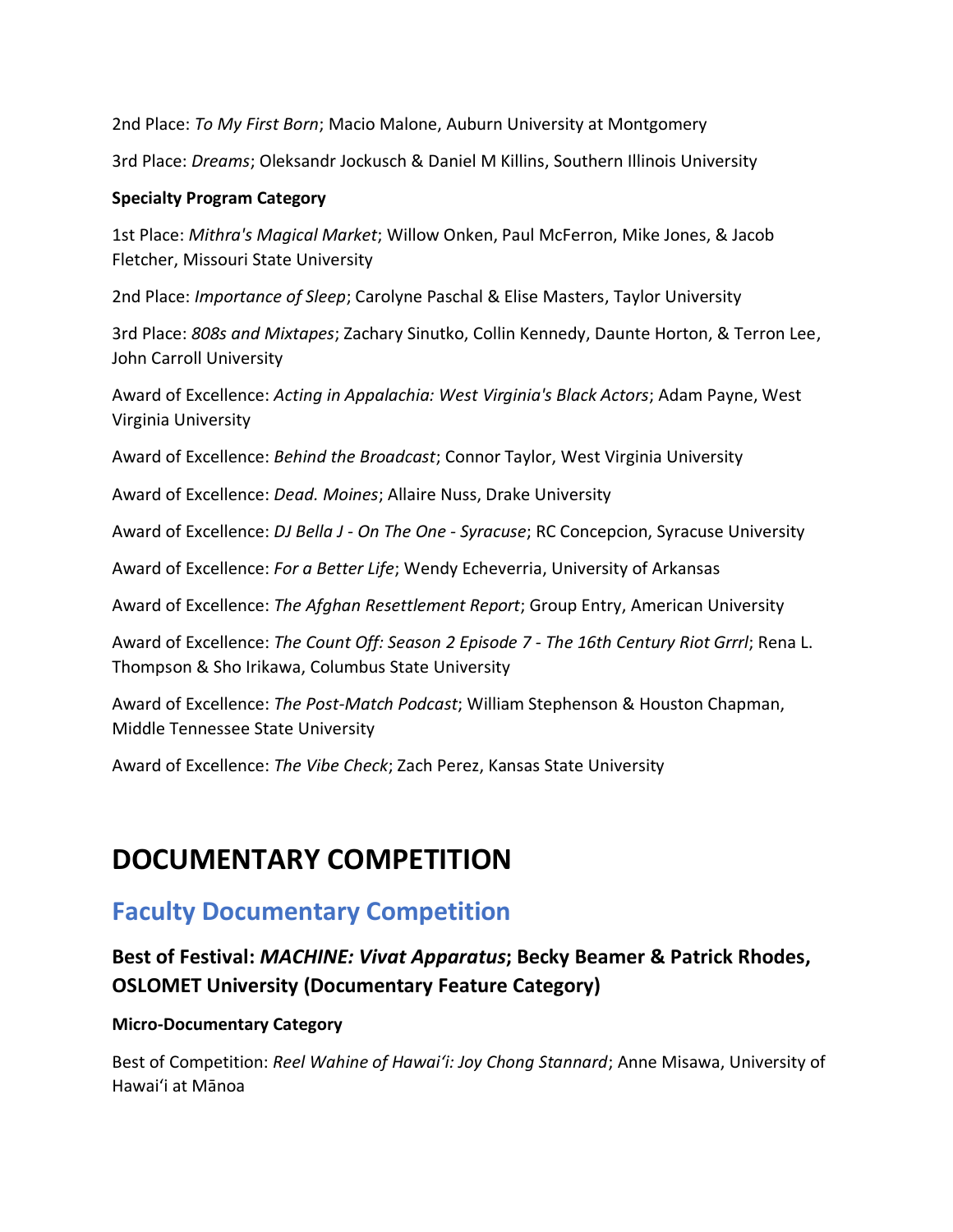Award of Excellence: *Red Noses*; Sangsun Choi, Augusta University

Award of Excellence: *Bass Reeves, The Invincible Black Marshal*; Larry Foley, University of Arkansas

#### **Short-Form Documentary Category**

Award of Excellence: *Dear Miss Conrad: Capital University in WWII*; Betsy Pike, Mary Clare Kunkel, Andy Carlson & Rocky Jorgenson, Ball State University

#### **Documentary Feature Category**

Best of Competition (Best of Festival): MACHINE: Vivat Apparatus; Becky Beamer & Patrick Rhodes, OSLOMET University

Award of Excellence: *American Exile*; Carleen L. Hsu & John J. Valadez, Michigan State University

Award of Excellence: *Mango House*; Ross Taylor, University of Colorado Boulder

Award of Excellence: *Coogan's Way*; Glenn Østen Anderson, The Catholic University of America

### **Student Documentary Competition**

### **Best of Festival:** *Run, Regas, Run***; Victor Prieto, University of Florida (Micro-Documentary Category)**

#### **Micro-Documentary Category**

1st Place (Best of Festival): *Run, Regas, Run*; Victor Prieto, University of Florida

2nd Place: *Homefront*; Josiah Croasdell, Andrew Edwards, Sarah Burns, & Luisa Dugan, Taylor University

3rd Place: *one step*; Marina Michel, The American University in Cairo

Award of Excellence: *A Farmer's Tragedy*; Mary Firestone, Ferris State University

Award of Excellence: *Becoming*; Pepe Sifuentes, Huntington University Arizona

Award of Excellence: *Bulldozer*; Jordan Martin, University of Oklahoma

Award of Excellence: *DIY: Fort Collins*; Mary Grace Sheetz, Colorado State University

Award of Excellence: *Kojak: A Fuller Life*; Darien Taylor, Hannah Caruana, Jon Bomers, & Marissa Williams, Taylor University

Award of Excellence: *Thank God We're Queer*; Sophia Jendrzejewski, Antonia Polheim, Telli Shepherd, & Celine Strufe, Arizona State University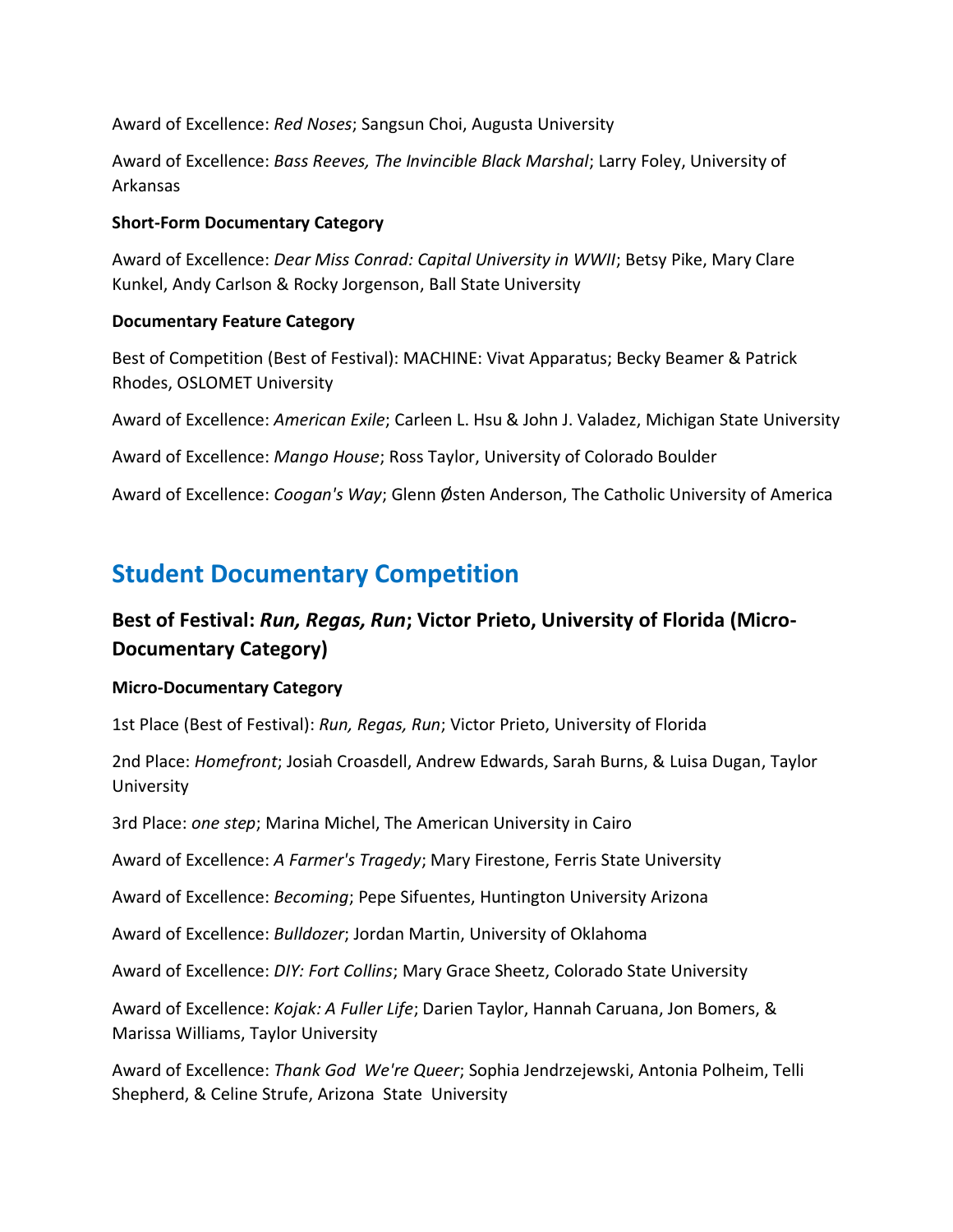Award of Excellence: *The Last Remaining Jaguar*; Anna Gniwotta, Elena Kortmann, Andrea Polanco, & Filip Raketic, Arizona State University

Award of Excellence: *White-owned newspapers fueled the 1919 Elaine massacre*; Nicholas McMillan, Jenna Cohen, Kelly Livingston, & Maddy Peek, University of Maryland College Park

Award of Excellence: *With a Splash of Lime*; Meredith Paige Taylor, Loyola University Chicago

#### **Short-Form Documentary Category**

1st Place: *Mutation on Chromosome 5*; Gabrielle Connelly, Rowan University

2nd Place: *The Red Light District: Adam Stewart Story*; Michayla Lopez & Micheal McQuade, Arizona State University

3rd Place: *Once Forgotten*; Obed Lamy, Colleen Thurston, Sarah K. Moore, & Niketa Reed, University of Arkansas

Award of Excellence: *Blosser's Park*; Jackson Steinmetz & Courtney Templeton, Goshen College

Award of Excellence: *Don't Look Back*; Katy Smith, Caleigh Miller, Rylee Thayer, Trinity Frye & Yailyn Compres, Hope College

Award of Excellence: *Dronka Guardians*; Mira Maged, The American University in Cairo

Award of Excellence: *Heba wagdy- osteogenesis imperfecta*; Chima Mamdoh, The American University in Cairo

Award of Excellence: *Safe Haven*; Faith Marsh, Franklin Snyder, & Abby Goebel, Taylor University

Award of Excellence: *The Book of Henock*; Michael Chancellor, Max Johnson, & Braden Lockard, James Madison University

Award of Excellence: *Woman of El Izba*; Nada Shaker, The American University in Cairo

# **FILM & VIDEO COMPETITION**

### **Faculty Film & Video Competition**

**Best of Festival:** *UMTV PrimeTime: Episode Two***; Gina Presson, Ed Julbe, Ben Ezzy & Liam Fabre, University of Miami (Mixed Pedagogical Category)**

#### **Commerical or PSA Category**

Best of Competition: *Show Trailer: a Curiouser Nutcracker*; Phil Wilson, Huntington University Arizona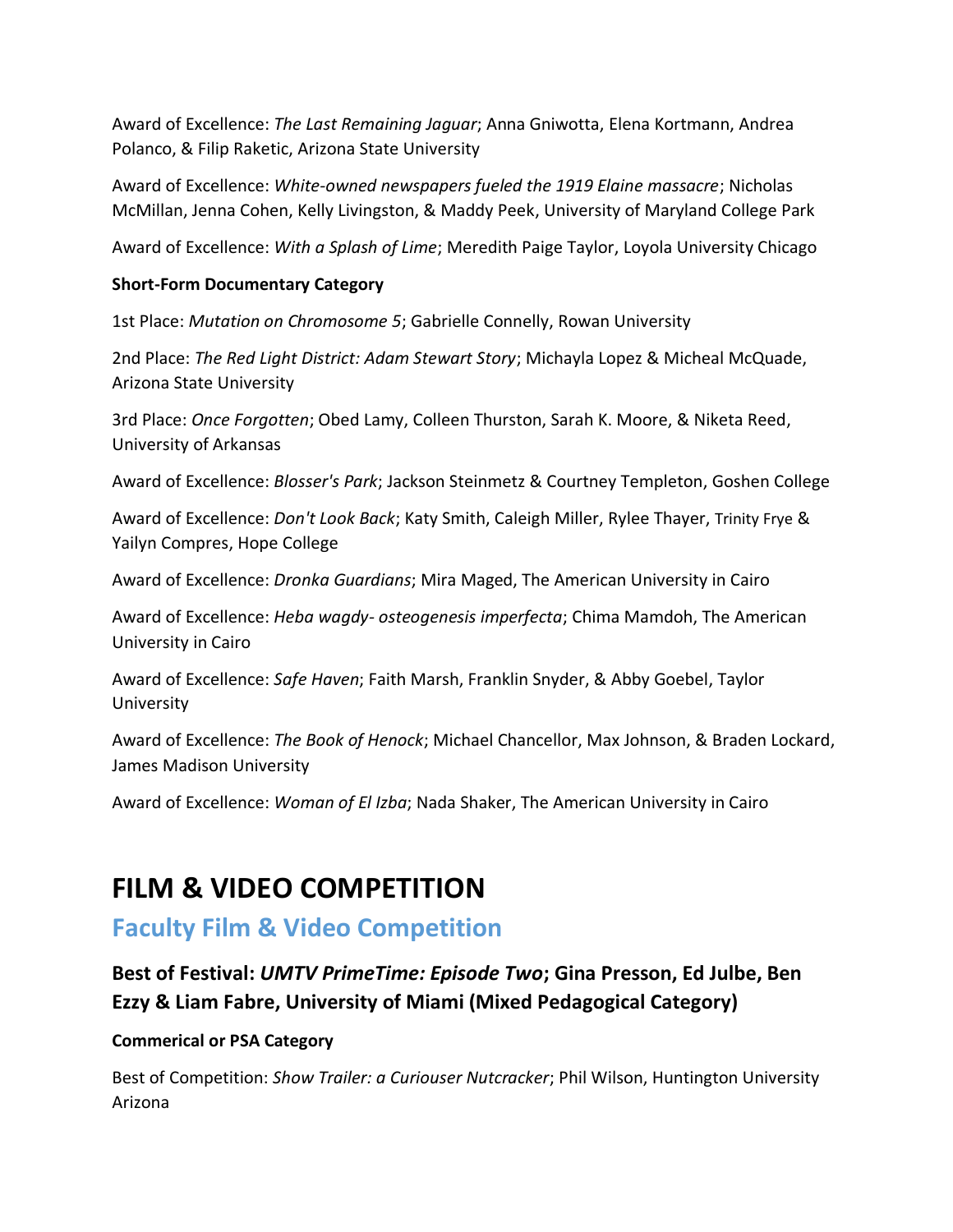Award of Excellence: *Show Trailer: Curiouser & Curiouser Too*; Phil Wilson, Huntington University Arizona

Award of Excellence: *Safe2Help*; Scott Hodgson, University of Oklahoma

#### **Instructional Educational Category**

Best of Competition: *Topic Talk Series*; Danielle Deavours, University of Montevallo

#### **Mixed Pedagogical Category**

Best of Competition (Best of Festival): UMTV PrimeTime: Episode Two; Gina Presson, Ed Julbe, Ben Ezzy & Liam Fabre, University of Miami

Award of Excellence: *Driving Indiana*; Steve Bailey, Maggie Cripe, Austin Yoder, Drew Dayton & Landon Hilst, Taylor University

Award of Excellence: *Brenda's Story: Undocumented to Documented*; Geri Alumit Zeldes, Jason Howard, Evan Kutz & Faye Kollig, Michigan State University

Award of Excellence: *TransAtlantic Session*; Robert D. Gordon Jr., Middle Tennessee State University

#### **Narrative Category**

Best of Competition: *NIYETLER (INTENTIONS)*; Tanju Ozdemir & Mehtap Ozdemir, University of Connecticut

Award of Excellence: *Unmanned*; Jonathan D. Mabee, Cristina Pippa, Andrew Twibell & Joy Millana, Missouri State University

#### **Promotional Category**

Best of Competition: *Glenn Frank Music Video*; Matt Webb & Lance Clark, Huntington University

Award of Excellence: *Cincinnati Innovation District*; Joe Brackman, University of Cincinnati

Award of Excellence: *"Dream Big, Go Big"*; Shaun Wright, James Madison

Award of Excellence: *Gives Day Video - Theaterworks*; Phil Wilson, Huntington University Arizona

Award of Excellence: *Glenn Frank Promo*; Phil Wilson, Huntington University Arizona

Award of Excellence: *Newhouse School Covid Safety Video*; Dona Hayes & Rafael Concepcion, Syracuse University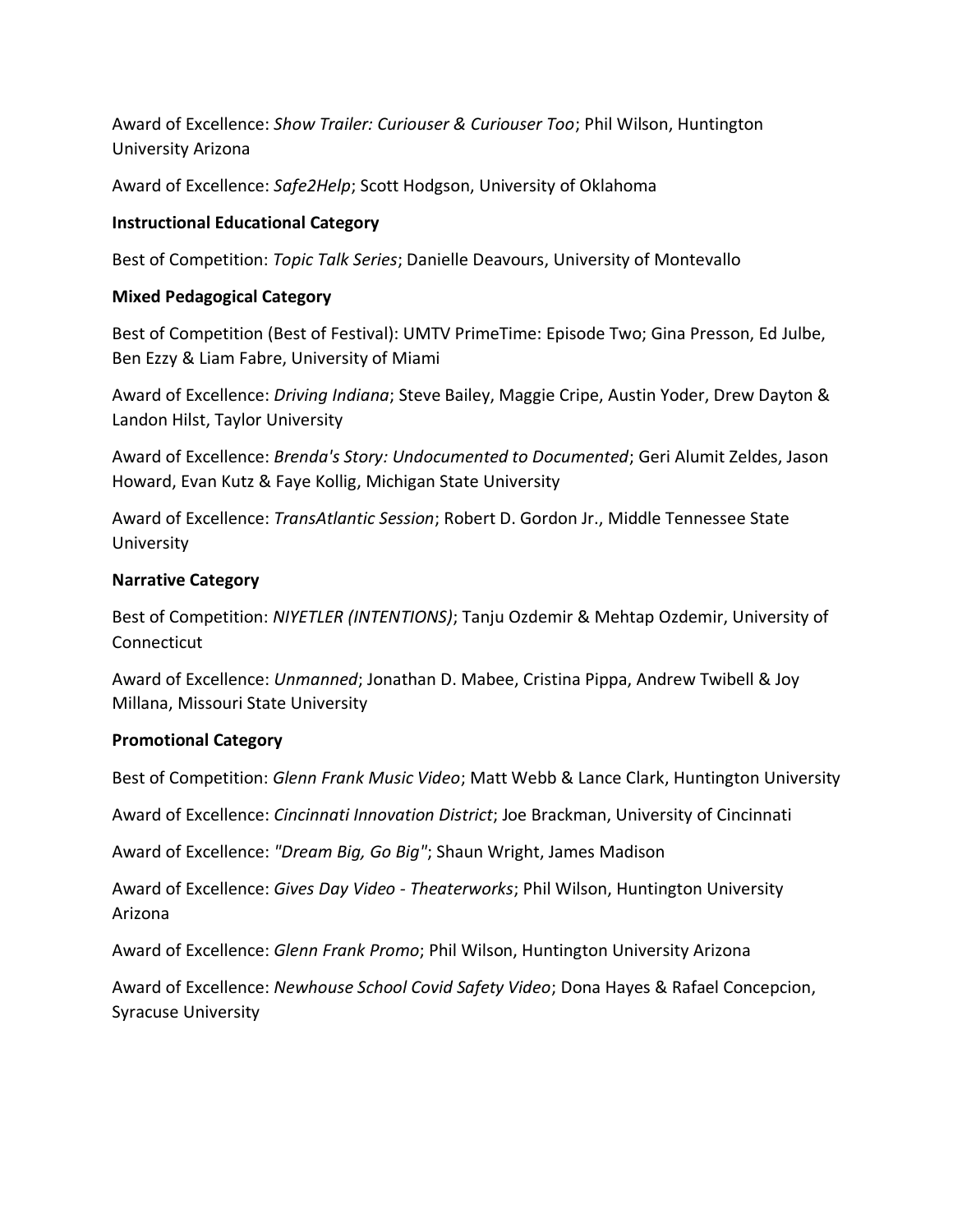# **Student Film & Video Competition**

**Best of Festival:** *Cupidella and the Rainbow***; Sean Eitniear, Chloe Jacobson & Kayla Knop, Huntington University (Animation/Experimental/Mixed Category)**

### **Best of Festival: Community Growth; Dominick Acierno, University of Maryland College Park (Instructional/Educational Category)**

#### **Animation/Experimental/Mixed Category**

1st Place (Best of Festival): *Cupidella and the Rainbow*; Sean Eitniear, Chloe Jacobson & Kayla Knop, Huntington University

2nd Place: *Soy De Aquí, Soy De Allá*; Larissa Avelino, University of Wisconsin - Stevens Point

3rd Place: *Waves of Emotion*; Sabrina Hirsch, Briana Valenzuela & Haley Wheeler, Huntington University Arizona

Award of Excellence: *Experimental*; Sergio Covarrubias, University of Oklahoma

Award of Excellence: *Order Disorder Reorder*; Jeddi D. Tso, Liberty University

Award of Excellence: *Out of Focus*; Kelly Marie Davis, Syracuse University

Award of Excellence: *Paddle Battle*; Cameron Elliot, Huntington University Arizona

Award of Excellence: *Palindrome*; Jacob T. Martin, Missouri State University

Award of Excellence: *Sunday Reverie*; Xinning Li, Syracuse University

Award of Excellence: *Zhory's Cawfee Shop*; Olivia Van Berkum, Alyssa Vandegrift, Chase Mussey & Hank Hatton, Missouri State University

#### **Instructional/Educational Category**

1st Place, Best of Festival: *Community Growth*; Dominick Acierno, University of Maryland College Park

2nd Place: *Chef, What's for Dinner*; Caryn Tramel, Collin Miller, Alana Thomas & Jessi Foster, Middle Tennessee State University

3rd Place: *Plant Therapy*; Garrett Mogge, University of Maryland College Park

Award of Excellence: *Contemporary Dance Oklahoma: Facet*; Kate Furney, Justin Jayne, Chloe Morris & Ashley Spears, University of Oklahoma

Award of Excellence: *Spiderman Homecoming Scene Recreation*; Megan Hostetler, Ella Nosek, Jonathan Young, Matt Foutz & Joseph Soundara, Huntington University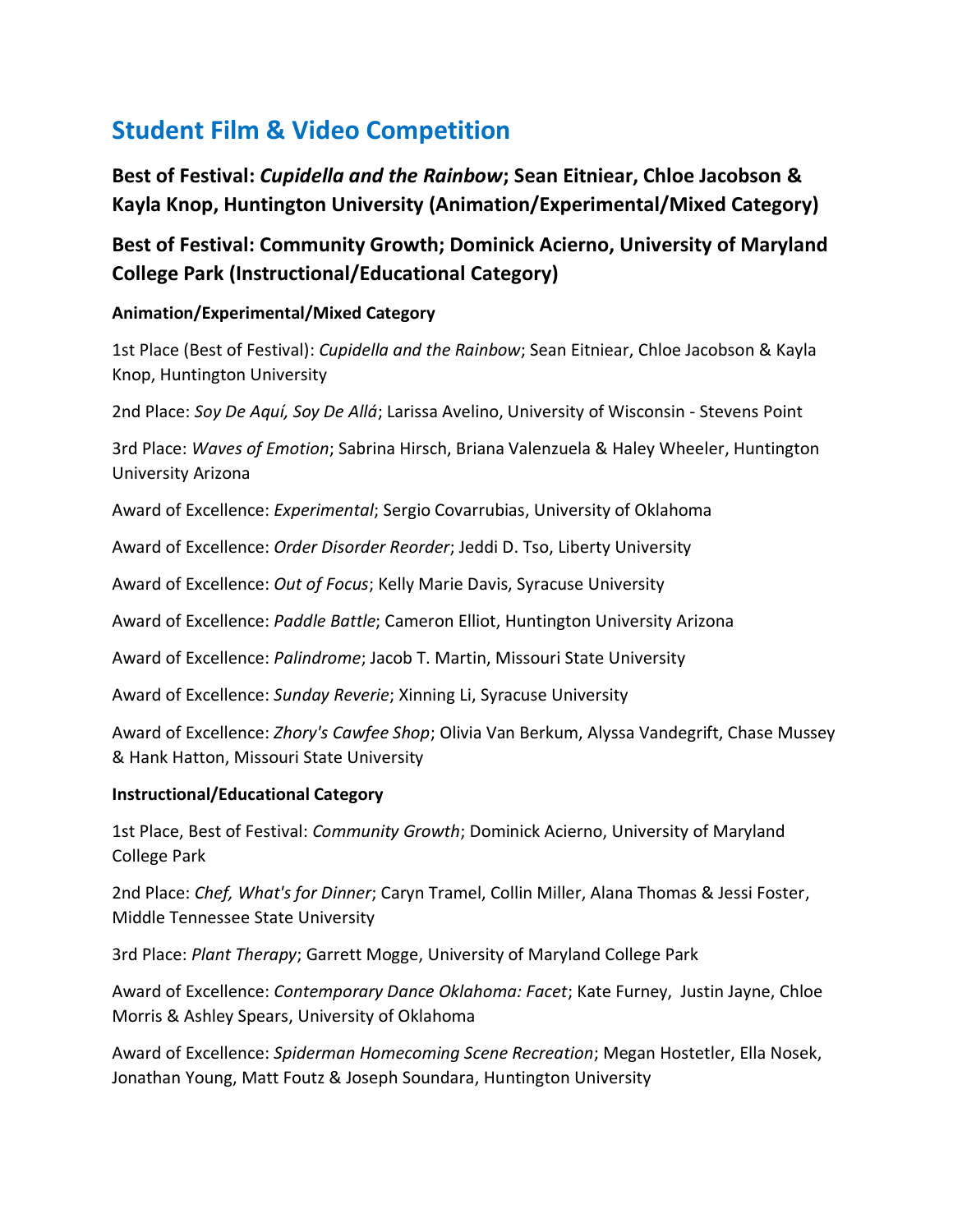Award of Excellence: *Studying Laughter*; Grady Allen, Madison Ellis & Caroline Lee, University of Oklahoma

Award of Excellence: *The Grand Experiment - Civics Education*; Stephen Narisi & Hayot Tuychiev, University of Arkansas

#### **Music Video Category**

1st Place: *A Window*; Tori Dill, University of Oklahoma

2nd Place: *I'll Be Gone*; Reese Karras, Sara Bouwman & Maggie Bossalini, Elon University

3rd Place: *Wings by Inhabiting Eternity*; Kimberly Lopez, Colorado State University

#### **Narrative Category**

1st Place: *Purple Man*; Christian Wallace Shriver & Tyler Chavez, Elon University

2nd Place: *Rocket Science*; Kenny Gondales, Chris Blackford & Tommy Pascale, Huntington University Arizona

3rd Place (tie): *About A Motel*; Joseph Ford, Erica Morman, Maggie Cripe, JD Groh & Jeffrey Ogden, Taylor University

3rd Place (tie): *Scorn*; Xander Williams, Frank Rojas, Alex Kennedy & Emily Bird, Huntington University Arizona

3rd Place (tie): *Toho*; Brady Doorn & Kayla Knop, Huntington University

3rd Place (tie): *Upside Down*; Anika Sorum, Mathew Molyneux & Casey Davis, Huntington University Arizona

3rd Place (tie): *What Else Is On?*; Diego Orozco, Haley Mueller, Garrett Robles & Justin Yoon, University of Florida

Award of Excellence: *Overtime*; Tyler Goins, Aaron Palmer, Caleb Rogers, Connor Creedon, Christopher Barker & Johnny Goodwyn, Piedmont University

Award of Excellence: *As it Lies*; Benjamin Otten, University of Georgia

Award of Excellence: *BREE*; Kong Thao, Missouri State University

Award of Excellence: *Buried*; Stephen Donley & Carlos Hermosillo, Huntington University

Award of Excellence: *Captain*; Rachael Berggren & Jared Weber, Huntington University

Award of Excellence: *Castleway Road*; Jamie Hamill, Lauren Kerr, Jeremiah Hinds & Jacob Woollard, Missouri State University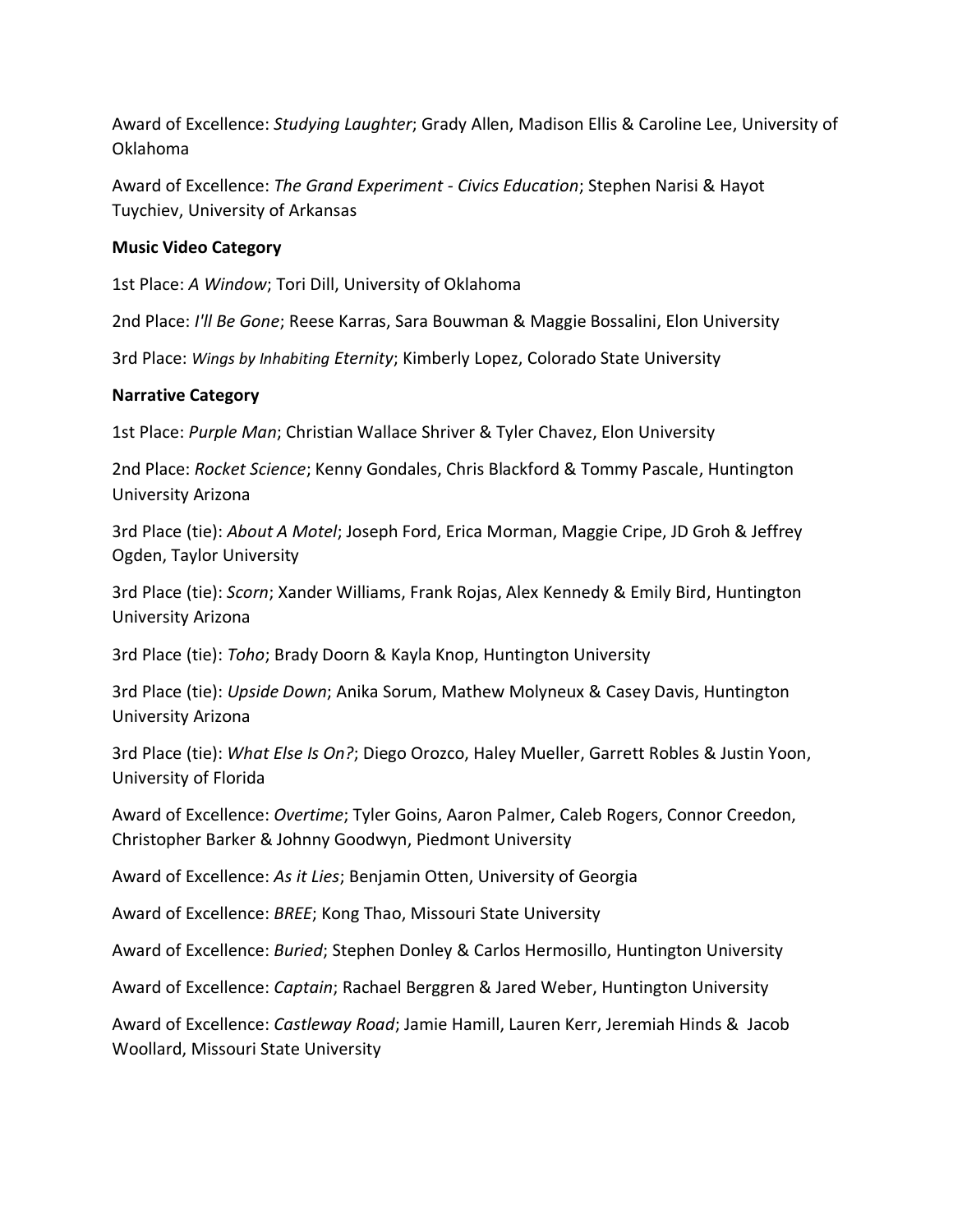Award of Excellence: *Demon*; Kimberly Lopez, Caitlin Malone, Sam Derrickson, Marlee Ebert, Vern Lazar & Noah Pasley, Colorado State University

Award of Excellence: *Lookout*; Luke Valdes-Rodriguez, Elon University

Award of Excellence: *Love Birds*; Ryan Smith, University of Oklahoma

Award of Excellence: *Sales for Breakfast*; Jack Karson, Westminster College

Award of Excellence: *Standbye*; Pepe Sifuentes, Graham Young, Alex Payan & Tatyana Keller, Huntington University Arizona

Award of Excellence: *Take a Little Time*; Jake Jurich, Penn State University

Award of Excellence: *The Dime*; Alex Semikopenko, University of Oklahoma

Award of Excellence: *The Ultimate High*; Michel Thomas, Chris Ruiz, Brady Bunker & Gabby Willis, University of Florida

Award of Excellence: *To the Roof*; Mallory Siegenthaler & Cameron Wolfslayer, Elon University

#### **Promotional Category**

1st Place: *Graduation Video*; Margaret Cross & Gaylord Hall Productions, University of Oklahoma

2nd Place: *Vital Passage Trailer*; Jeremiah Sherrill, Goshen College

3rd Place: *Dinoooooooo!*; Brantley Hightower & Jared Perkins, University of Oklahoma

Award of Excellence: *Ceramics*; Jenna Wong, University of Oklahoma

Award of Excellence: *Do it Before you Do It – PSA*; Elizabeth Bigham, Mia Mathas & Mia Jackowitz, Elon University

Award of Excellence: *Kinship Partners*; Jeremy E. Doyle, Liberty University

Award of Excellence: *Music Performance Review*; Maddie Keel, University of Oklahoma

Award of Excellence: *Quit It Before You Hit It - Anti-Vaping PSA*; Miracle Smythe, Townshend Budd & Jack Mullin, Elon University

Award of Excellence: *Scene Stories: Mad Forest*; Kate Furney, University of Oklahoma

Award of Excellence: *She Loves Me*; Justin Jayne, University of Oklahoma

Award of Excellence: *Upland Area Greenways Association Promo*; Ryne Krall, Jake Nichols, Luke Schneider & Kin Yat Yeung, Taylor University

#### **Spots Category**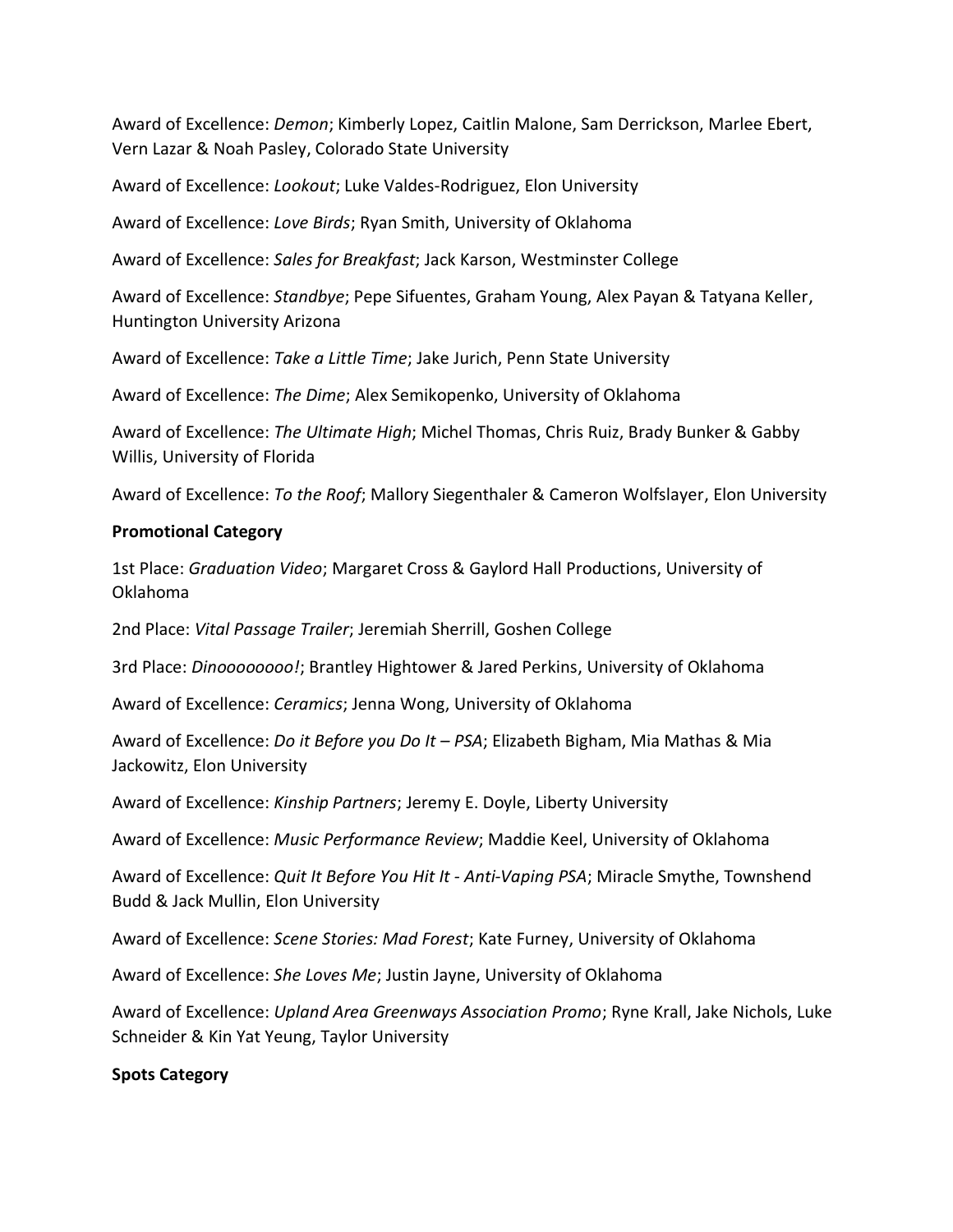1st Place: *VW OKC Atlas Cross Sport Spot*; Alex Semikopenko, University of Oklahoma

2nd Place: *Santa Calata: Upcylced 4 Ur Body Series - Commercial Spot*; Thomas Arnison & Zak Kaletka, Loyola University Chicago

3rd Place: *Spots - Creative Services Commercial*; Ben Whitney & Siddharth Chaudhary, Northwest Missouri State University

Award of Excellence: *Catfish PSA*; Magaret Anderson, Kylie Gorsky & Vincent Zakian, Syracuse University

Award of Excellence: *Mtn Dew Kickstart commercial*; Cameron Salco, Bowling Green State University

Award of Excellence: *Night Quake*; Josh Romer & Caedyn Serna, University of Oklahoma

Award of Excellence: *World Ocean Day*; Sydni Wolpert, Matthew Raman & Nicholas Robinson, Huntington University

#### **Studio Category**

1st Place: *Digital Drip: MoeSOS DC*; Abby Winstead, Savannah Prince & Matthew Stott, University of North Carolina Wilmington

2nd Place: *Elkhart Symphony Winter Concert*; Jackson Steinmetz, Courtney Templeton & Shianne Harrison, Goshen College

3rd Place: *Eliza Spear Live: Benefiting the Chaplain's Fund*; Charles Breckenridge & Eliza Spear, Elon University

Award of Excellence: *HU 2021 Live Homecoming Parade*; The HU16 Homecoming Live Parade Team, Harding University

Award of Excellence: *Ithaca Apple Harvest Festival 2021*; Michal Lullo, Brigita Przybylsk & Aleysha Rivera Bocachica, Ithaca College

Award of Excellence: *Montevallo Music Machine: Rose Garden*; Ahtziri Chavez, University of Montevallo

Award of Excellence: *The Treehouse Christmas Finale*; Brody Bowman & Sam Delagrange, Huntington University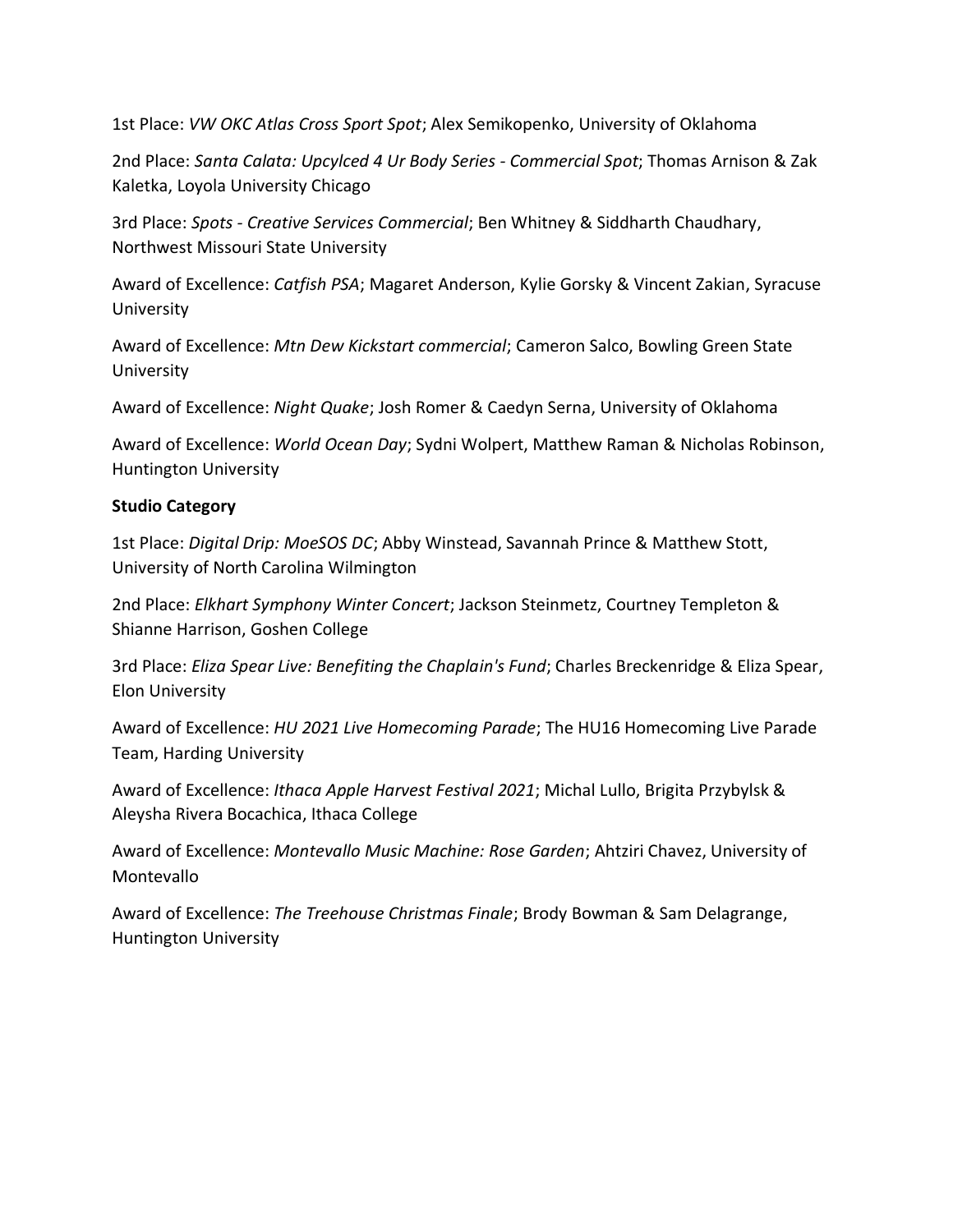### **INTERACTIVE MULTIMEDIA COMPETITION**

### **Faculty Interactive Multimedia Competition**

#### **Best of Festival:** *Blank Spaces: An Interactive Timeline***; Ringo Jones & Lane Kendall, University of Arkansas (Interactive Reality Category)**

#### **Interactive Reality Category**

Best of Competition (Best of Festival): Blank Spaces: An Interactive Timeline; Ringo Jones & Lane Kendall, University of Arkansas

Award of Excellence: *STEM VRCE Module 1: GIS Career - 360/VR Experience*; Sarah Ferguson, Kara Ieva & Christopher J. Winkler, Rowan University

#### **Website Category**

Best of Competition: *The Battle of Gettysburg Cyclorama*; Howard Goldbaum, University of Nevada, Reno

# **Student Interactive Multimedia and Emerging Technologies Competition**

**Best of Festival:** *Distanced Immersion***; Hunter Bennett, Miguel Arturo Serrano Madrona, Sara Brinsfield, & Marianna Strykhar Dobryanska, West Virginia University & University of Seville (Interactive Reality Category)**

**Emerging Media & Technology Category**

1st Place: *UCentral eSports Tournament*; UCO Capstone Class eSports Team, University of Central Oklahoma

#### **Interactive Reality**

1st Place (Best of Festival): *Distanced Immersion*; Hunter Bennett, Miguel Arturo Serrano Madrona, Sara Brinsfield, & Marianna Strykhar Dobryanska, West Virginia University & University of Seville

2nd Place: *Golden Gate Park*; Evan Reinhardt, San Jose State University

3rd Place: *Latino's falling behind in America*; Fernando Martinez, San Jose State University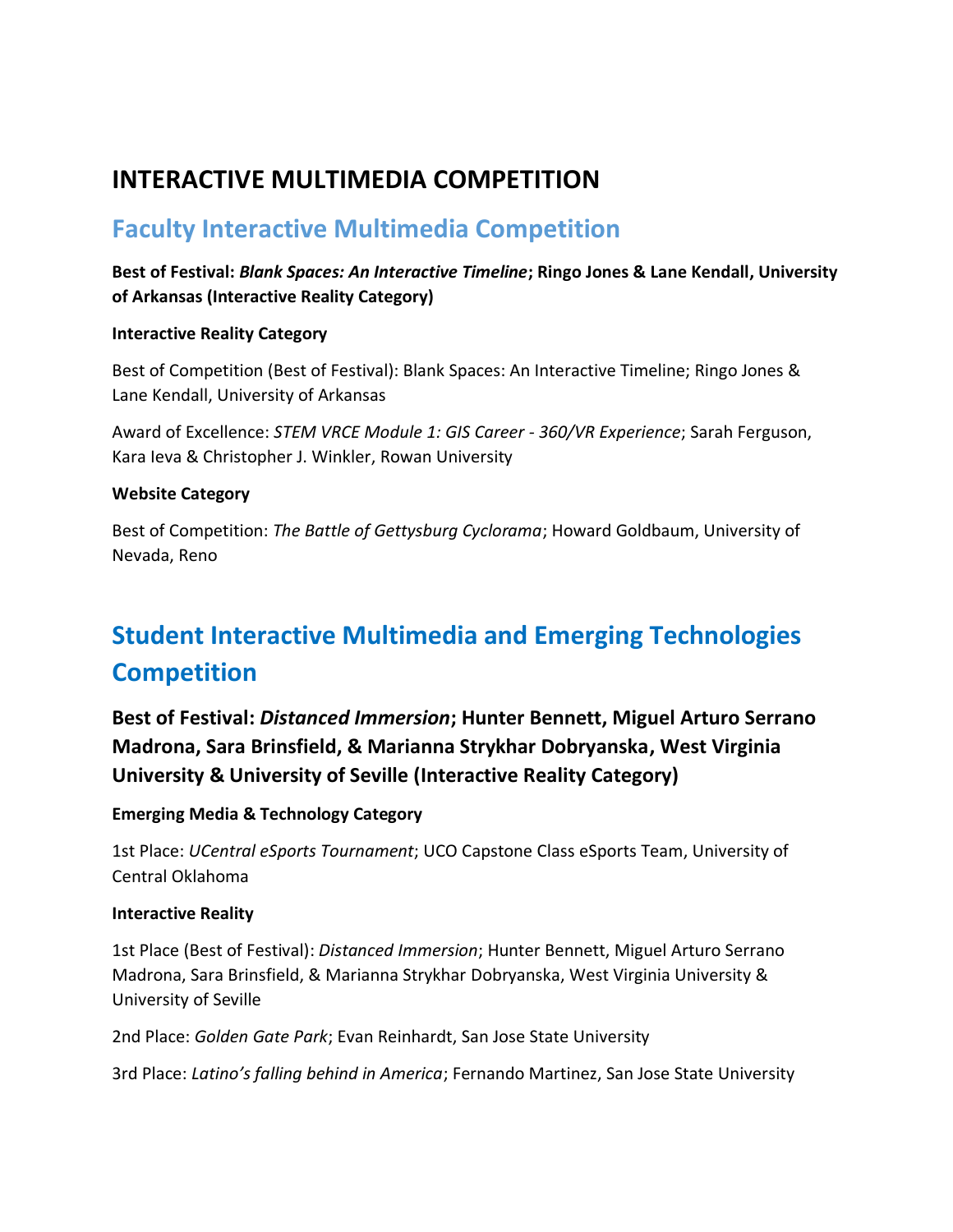#### **Mobile/Apps Category**

1st Place: *Dímelo Snapchat: Thinking About Getting Vaccinated, We've Got You Covered*; Andres Guadron, Emily Bonilla & Steven Vargas, University of Southern California

2nd Place: *Lo Que Está Trending (What's Trending)*; Edwin Flores & Kimberly Cruz, California State University Fullerton

3rd Place: *Dimelo celebrates Dia de los Muertos*; Chelsea Hylton, Lupe Llerenas, Destiny Torres & Yusra Farzan, University of Southern California

#### **Multimedia Storytelling Category**

1st Place: *Housing Love Letters*; Rob Winder, Arizona State University

2nd Place: *'It's about everybody': Joe Black, Jackie Robinson's roommate, also was MLB trailblazer*; Abby Sharpe, Arizona State University

#### **Website Category**

1st Place: *Deconstructing the Divide*; Kevin Camelo, Syracuse University

2nd Place: *Upstate Unearthed*; Patrick McCarthy, Michael Garcia, Izzy Bartling & Ben Oleksinski, Syracuse University

3rd Place: *Terra Cotta Heritage Foundation*; Yasmeen Grandison, Meagan Chalmers, Madeleine Horrell, Meg Boericke, Michael Boyd & Ben Johnson, Elon University

# **INTERNATIONAL COMPETITION**

### **Faculty International Competition**

Best of Competition: *Ehky Ya Masr's How Egypt's Water Crisis Impacts Food Production*; Kim Fox, The American University in Cairo

### **Student Intenational Competition**

#### **Student Audio Category**

1st Place: *Freedom and Fear: Political Parties in Egypt*; Nouran Yasser Saleh, The American University in Cairo

#### **Student Documentary Category**

1st Place: *Hallawela*; Marina Michel, The American University in Cairo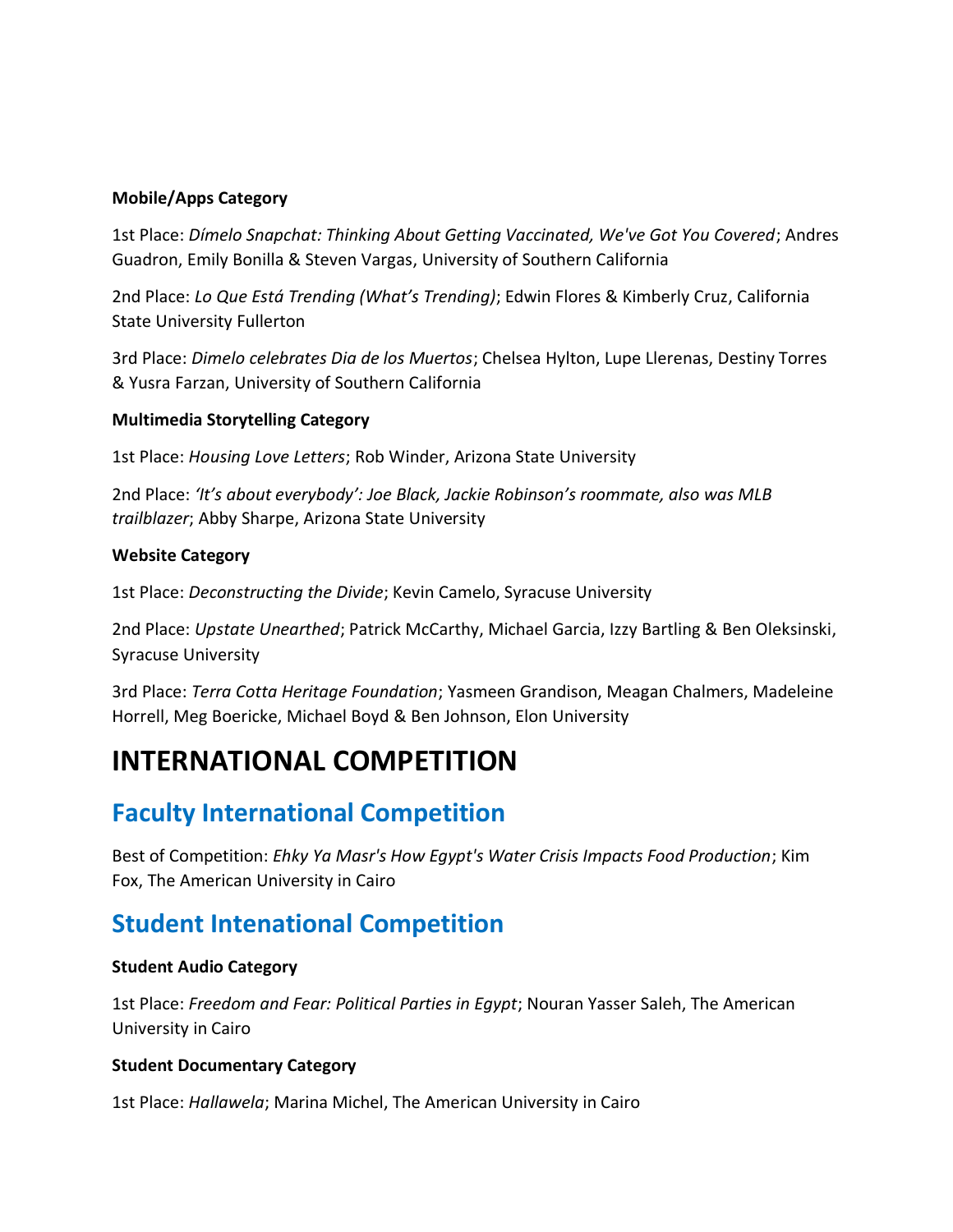#### **Student TV News Category**

1st Place: *Besha`a*; Lara Magdy, The American University in Cairo

# **NEWS COMPETITION**

### **Faculty News Competition**

**Best of Festival:** *Ehky Ya Masr's The Syrian Shawarma Takeover***; Kim Fox & Calvin Harrison, The American University in Cairo (Radio Feature News Reporting Category)**

#### **Radio Feature News Reporting Category**

Best of Competition: *Ehky Ya Masr's The Syrian Shawarma Takeover*; Kim Fox & Calvin Harrison, The American University in Cairo

#### **Radio Hard News Reporting Category**

Best of Competition: *"Newsroom Need: How Demand Now Far Outweighs Supply For Hiring Young TV Journalists."*; Terry Likes, Mississippi State University

#### **Television Feature News Reporting Category**

Best of Competition: *Mother's Day*; Mike Castellucci, Michigan State University

### **Student News Competition**

**Best of Festival (Radio):** *Electric Grid Infrastructure***; Ryan Gaylor, University of Oklahoma (Radio Hard News Category)**

**Best of Festival (Television):** *Water Pipeline***; Katelyn Keenehan, Arizona State University (TV Long Feature Category)**

### **Best of Festival (Newscast or News Magazine):** *Rising From the Rubble***; WUFT News Staff, University of Florida**

#### **Radio Feature Category**

1st Place: *COVID and Teachers*; Beth Wallis, University of Oklahoma

2nd Place: *The Musical Magic and Scorched Legacy of Cairo's Khedivial Royal Opera House v2*; Maya Abouelnasr, The American University in Cairo

3rd Place: *Our Poisoned Kids*; Sydney Gold, Syracuse University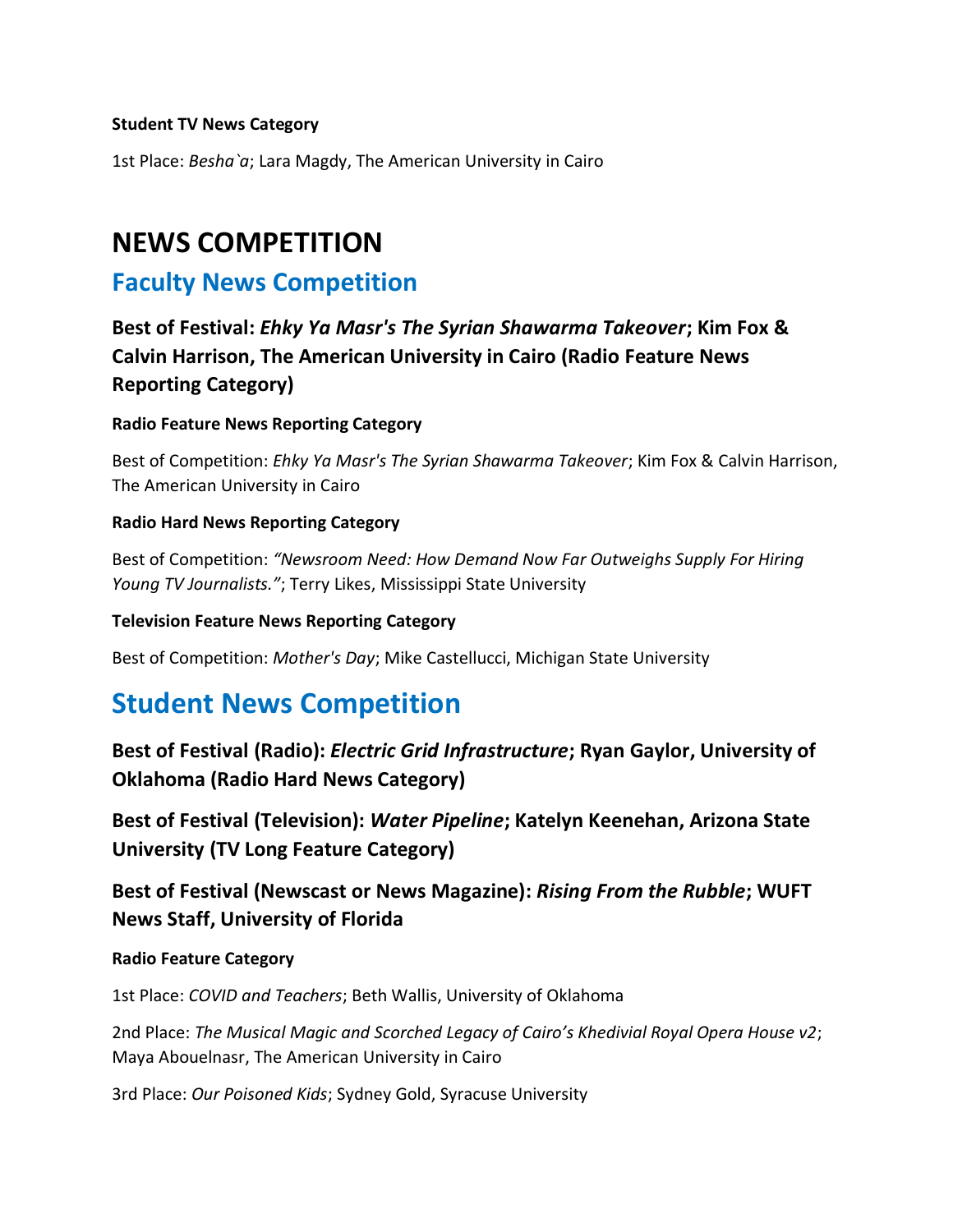#### **Radio Hard News Category**

1st Place (Best of Festival): *Electric Grid Infrastructure*; Ryan Gaylor, University of Oklahoma

2nd Place: *Hope at Hocking*; Lexi Lepof, Ohio University

2nd Place: *Nursing school changes*; Will Price, Ohio University

#### **Radio Newscast Category**

1st Place: *"Election Connection" WCSU News*; Bianca Pasqualone, Mathew J. Schumer & Austin Davis, Western Connecticut State University

2nd Place: *The Outlet*; Michael Wyrick, Taylor Burnette, Theo Peck-Suzuki, Destinee Jaram & Nick Viland, Ohio University

3rd Place: *Rowan Report Election Night 2021*; Allison Bruce, Sam Whalen, Nick Earnshaw & Connor Brown, Rowan University

#### **TV Short Feature Reporting Category**

1st Place: *Where's the Snow?*; Jessie Klinger, University of Oklahoma

2nd Place: *Beneath Lake Murray*; Ward Jolles, University of South Carolina

3rd Place: *Film Bar Reopens*; Tyler Manion, Arizona State University

Award of Excellence: *It's Really Hard to Imagine How Many People I'm Touching*; Isabella Martin, Michigan State University

Award of Excellence: *101 Year Old veteran*; Julia Sandor, Arizona State University

Award of Excellence: *Adopt-A-Family Package*; Trent Croci, University of Toledo

Award of Excellence: *Custom 'sneaker skate' trend rolls through Provo*; Joseph Andreason, Brigham Young University

Award of Excellence: *Homecoming walkaround*; Carter Stanton, Oklahoma State University

Award of Excellence: *Snowman Army*; Katie Schroeder, Michigan State University

#### **TV Long Feature Category**

1st Place: *Water Pipeline*; Katelyn Keenehan, Arizona State University

2nd Place: *Black Thursday*; Pamela Comme, University of Florida

3rd Place: *What the Anti-Trans Lawsuit Could Mean For Athletes in Appalachia*; Kiersten Lindkvist, West Virginia University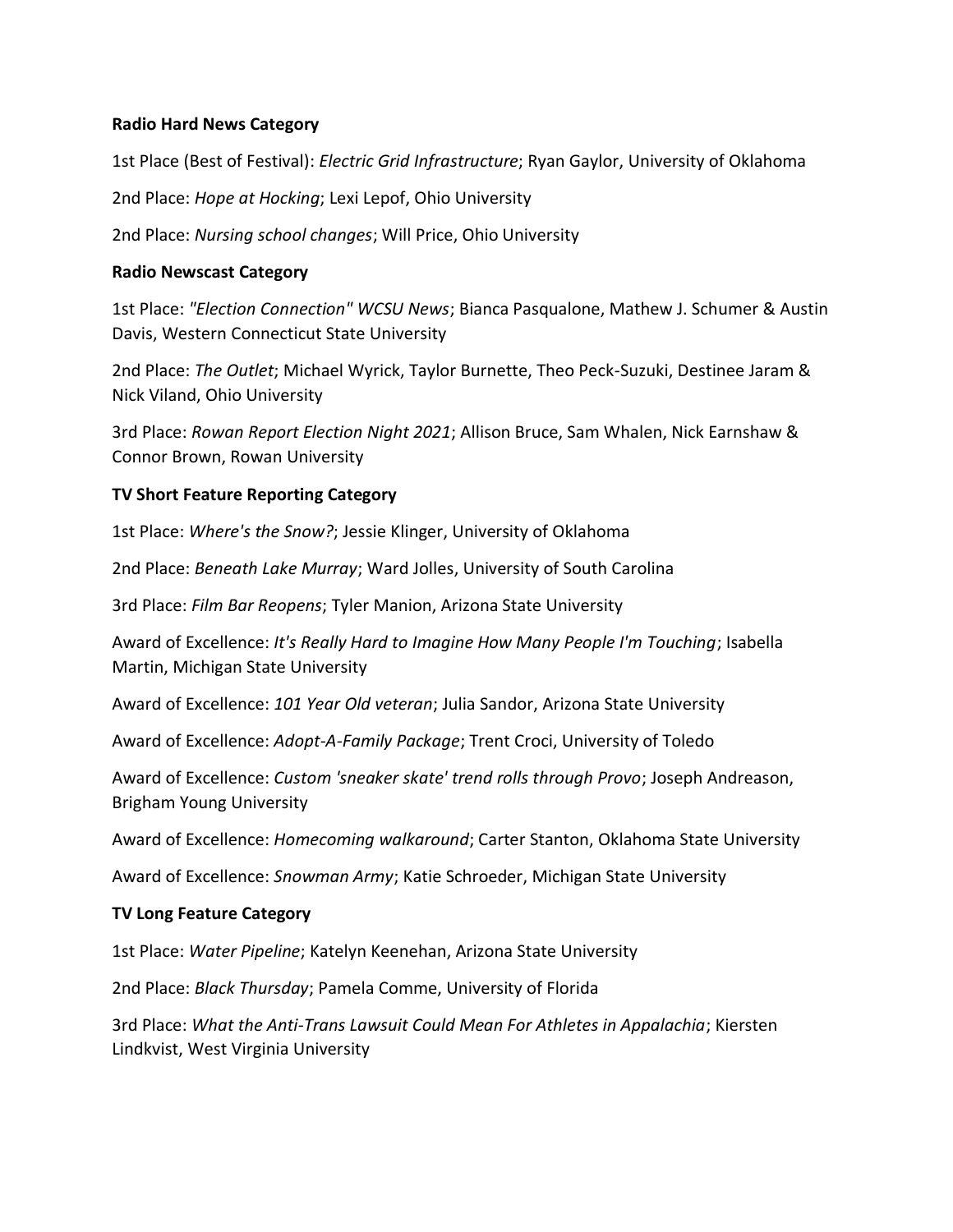Award of Excellence: *Morgantown Businesses Adjust to Reopening as Restrictions Ease*; Claire O'Neil, West Virginia University

Award of Excellence: *Photography Professor Finds Personal Connection with 1917 Family Photo Album*; Linneya Gardner, University of Denver

#### **TV Hard News Reporting Category**

1st Place: *Anti-Racism Protest*; Kalyn Jackson, University of Arkansas

2nd Place: *Extreme Cold*; David Moore, Oklahoma State University

3rd Place: *Columbia Mask Ordinance*; Ward Jolles, University of South Carolina

Award of Excellence: *NCC News: U.S. Border, Open After 2-Year Closure, Brings Back A Different Type of Canadian Traveler*; Ghael Fobes, Syracuse University

Award of Excellence: *Vardaman Storm Damage*; Justin Claas & Caroline Crisler, University of Mississippi

#### **TV Anchor Category**

1st Place (tie): *Gillian Wanosky - Television News Anchor*; Gillian Wanosky, West Virginia University

1st Place (tie): *Raven Payne Cronkite News Anchor Fall 2021*; Raven Payne, Arizona State University

2nd Place: *Derek Heid - Television News Anchor*; Derek Heid, Penn State University

3rd Place: *Louise Rath*; Louise Rath, Syracuse University

Award of Excellence: *Harlee Hunsaker News Anchor*; Harlee Hunsaker, Brigham Young University

Award of Excellence: *Kris Adler, Titan TV and OC News Anchoring*; Kristle L. Adler, California State University, Fullerton

Award of Excellence: *Michael Hernández -- Spanish Anchoring (CNS TV)*; Michael Hernandez, University of Maryland College Park

#### **Weathercaster Category**

1st Place: *Evan Lis 2021 Weather Reel*; Evan Lis, Arizona State University

2nd Place: *Hannah Gard - Student Meteorologist OU Nightly*; Hannah Gard, University of Oklahoma

3rd Place: *CanesCast 11/09/2021*; Jackson Dill & Jarrod Maloney, University of Miami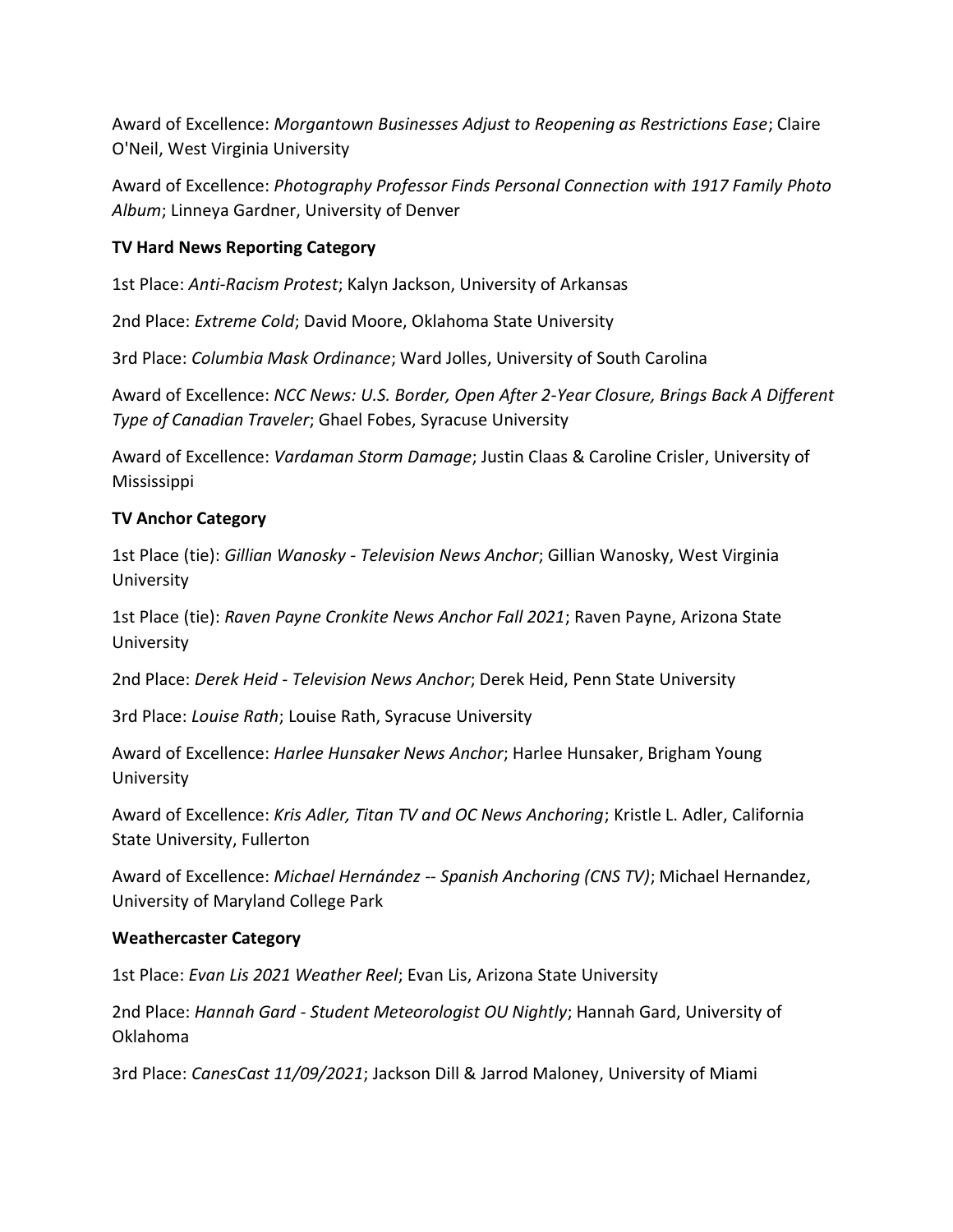#### **TV Newscast (3 per week or less)**

1st Place: *Centre County Report: November 2, 2021*; Andy Smith, Connor Kanto, Anjelica Singer, Derek Heid, & Jack McCune, Penn State University

2nd Place: *WVU News - Episode Four*; Kayla Starcher, West Virginia University

3rd Place: *SBU-TV Broadcast 12-10-2021*; Rich Williams & Kurt Martone, St. Bonaventure University

Award of Excellence: *NewsVision 11/04/2021*; Tyler Walsh, Spencer Askinazy, Ben Ezzy & Samantha Velez, University of Miami

#### **TV Newscast (4 or 5 per week)**

1st Place: *Cronkite News 11/8/21*; Maryn Weeks & Angel Jimenez, Arizona State University

2nd Place: *Julius Jones Saved*; OU Nightly Students & Staff, University of Oklahoma

3rd Place: *Carolina News: March 23, 2021 Newscast*; Spencer Buckler, University of South Carolina

#### **TV News Magazine Category**

1st Place (Best of Festival): *Rising From the Rubble*; WUFT News Staff, University of Florida

2nd Place: *60 Minutes Masterclass, Elon University; 30 Minutes – Season 11 – Elon University*; The 60 Minutes Masterclass, Elon University

3rd Place: *Overcoming Impossible*; WUFT-TV NEWS, University of Florida

Award of Excellence: *From Manteo to Murphy: An Inside Look at North Carolina Politics*; Emmy Beck-Aden, High Point University

Award of Excellence: *Universe Live October Magazine Show*; Universe Live Students & Staff, Brigham Young University

Award of Excellence: *WVU News Special Edition: Taking Aim, A Targeted Look at Gun Culture Across America*; Kayla Starcher, West Virginia University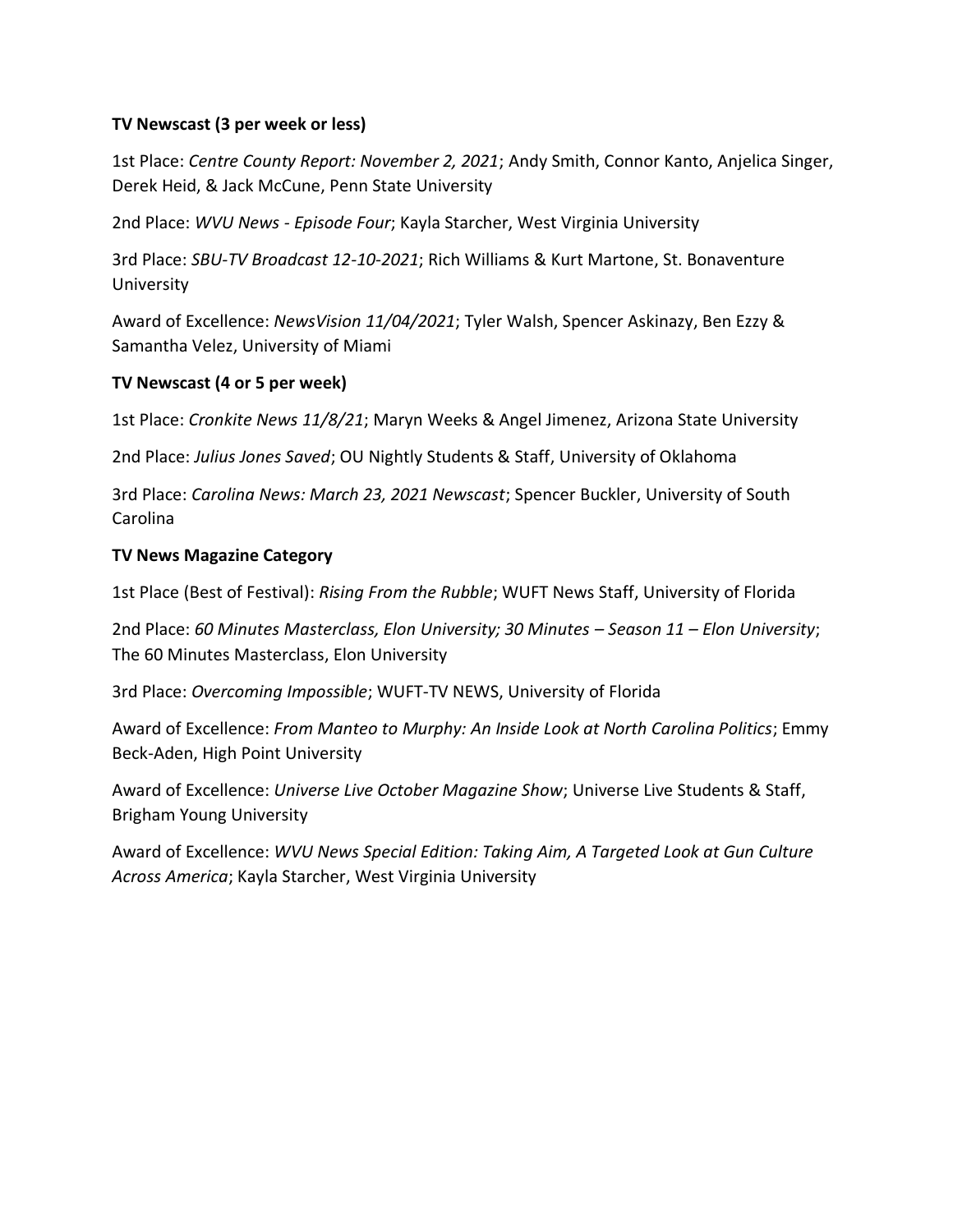# **SCRIPTWRITING COMPETITION**

## **Faculty Scriptwriting Competition**

**Best of Festival, Best of Competition:** *The Fifth Story***; Cory Byers, Southern Illinois University Edwardsville (Feature Narrative Film/Hour Television Category)**

**Short Narrative Film/Half-Hour Television Category**

Best of Competition: *Night Falls on Tinseltown*; Carey Martin, Liberty University

**Feature Narrative Film/Hour Television Category**

Best of Competition: The Fifth Story; Cory Byers, Southern Illinois University Edwardsville

Award of Excellence: *Again*; John P. McHale, Illinois State University

**Mini-Episodic/Webisode Category**

Best of Competition: *In Extremis: Pilot*; Trey Stohlman, Central Michigan University

**Narrative Podcast/Radio Drama/Play Category**

Best of Competition: *Teen Medium*; Cristina Pippa & Sharon Kenny, Missouri State University

# **Student Scriptwriting Competition**

### **Best of Festival:** *The Witcher - The Bard's Ballad***; Lucas-Mario Dieguez, Jesus Huerta, Dan Oliszewicz, Chelsey Rayne & Carlos Reyes, Purdue University Northwest (Feature Category)**

#### **Short Narrative Film/Half-Hour Television**

1st Place: *Sales for Breakfast*; Jack Karson, Westminster College 2nd Place: *Prom Night*; Brady Bowman, Huntington University 3rd Place (tie): *Give No Quarter: Pilot*; Rebekah Karp, Huntington University 3rd Place (tie): *Mt Reaper*; Jordan Martin, University of Oklahoma Award of Excellence: *Spirit Animal*; Ellora Bultema, Missouri State University Award of Excellence: *Live a Little Lucy*; Maddie Agresta, Xavier University Award of Excellence: *Cheater, Cheater*; Sherry Liang, University of Georgia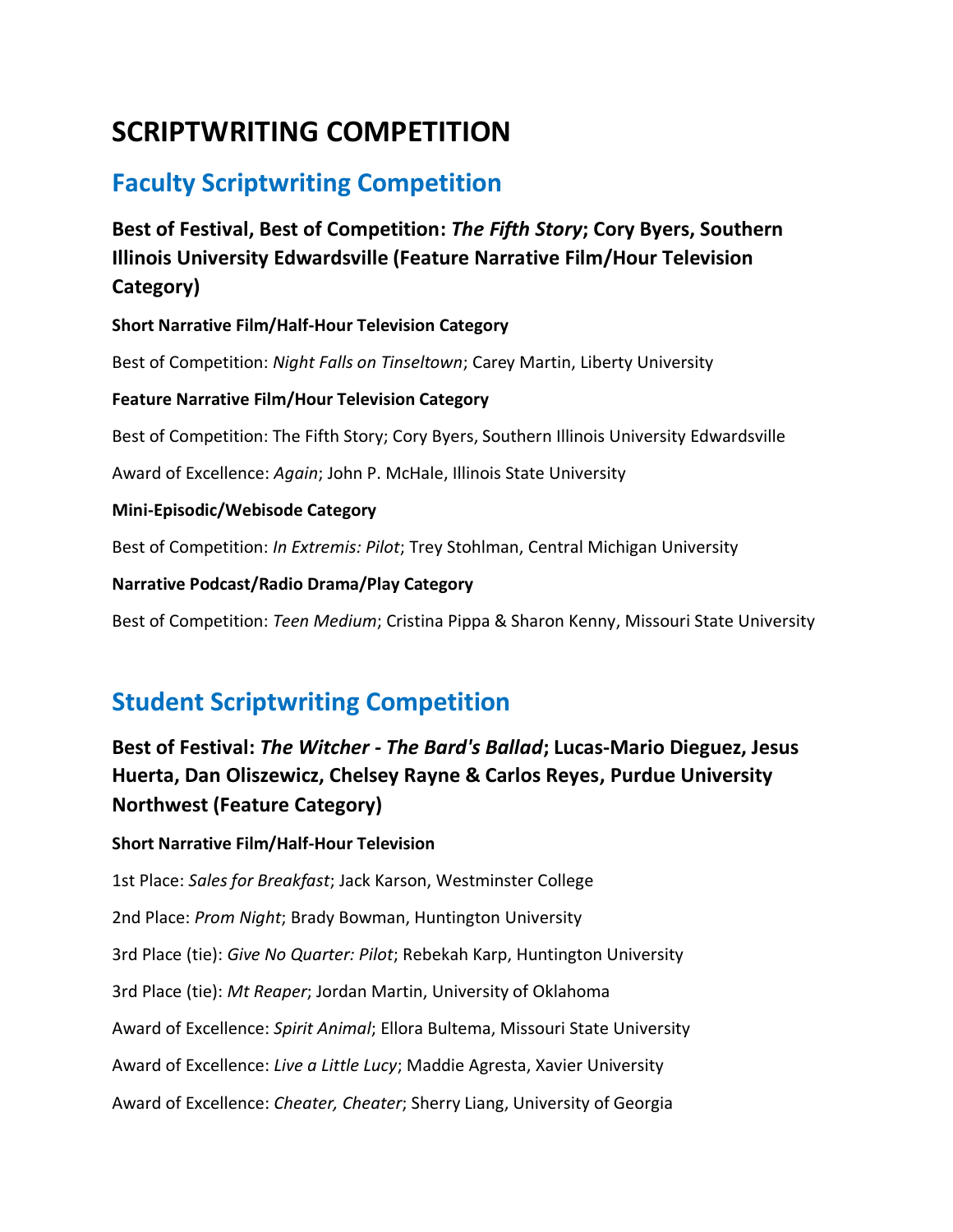Award of Excellence: *Crush*; Hunter Adams, Missouri State University

Award of Excellence: *Imagine a Quest*; Constantine Kallaur, Westminster College

Award of Excellence: *Jack of All Trades: Science Fair Showdown*; Jared Weber, Huntington University

Award of Excellence: *Squiggly*; Julia Cunningham, Missouri State University

Award of Excellence: *Standing Up Again*; Liam Arthur Booker, James Madison University

Award of Excellence: *Wheelhouse*; Taylor Potter, University of Georgia

#### **Feature Category**

1st Place (Best of Festival): *The Witcher - The Bard's Ballad*; Lucas-Mario Dieguez, Jesus Huerta, Dan Oliszewicz, Chelsey Rayne, & Carlos Reyes, Purdue University Northwest

2nd Place: *Sawtooth*; Hannah Herron, University of Oklahoma

3rd Place: *Siren's Song*; Maria R. Meluso, Missouri State University

Award of Excellence: *Dead Connection*; Paul McFerron, Missouri State University

Award of Excellence: *The Adventures of Theia Hera - Part 1: Dawn*; Autumn Girgin, Missouri State University

Award of Excellence: *The Confessions of St Lorraine*; Emily Montgomery, Missouri State University

#### **Mini-Episodic/Webisode Category**

1st Place: *Quest Club and the Journey to FantasyCon*; Chelsea Barron & Kaitlynn Lutes, San Francisco State University

Award of Excellence: *We All Fall Down: Karen - Episode 106*; Conci Nelson, Missouri State University

### **SPORTS COMPETITION**

### **Faculty Sports Competition**

**Best of Festival, Best of Competition:** *UC vs Xavier Women's Basketball***; Joe Brackman, University of Cincinnati (TV Sports Event Direction and Production Category)**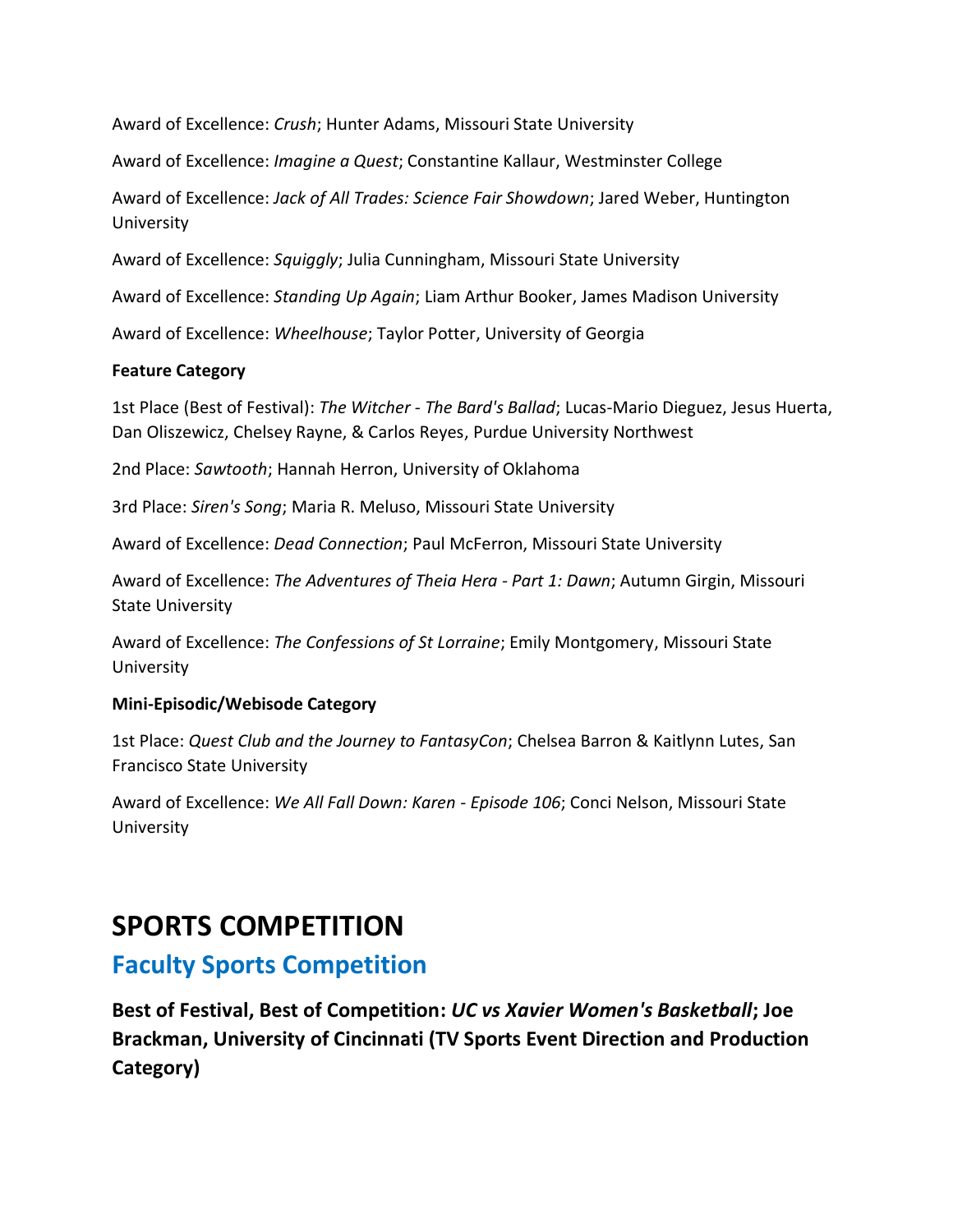#### **Short Form Sports Video Category**

Best of Competition: *In Memoriam Floyd Little: Leave a Legacy*; Jordan Kligerman, Syracuse University

#### **Long Form Sports Video Category**

Best of Competition: *Chris Holtmann Show*; Joe Brackman, University of Cincinnati

#### **TV Sports Event Direction and Production Category**

Best of Competition: *UC vs Xavier Women's Basketball*; Joe Brackman, University of Cincinnati

### **Student Sports Competition**

### **Best of Festival:** *Ball State Sports Link: 2021 Men's Basketball Intro***; Faith Denig, Ball State University (Promotional Video/Tease/PSA Category)**

#### **Audio Sports Story/Feature/News**

1st Place: *Koshio Artist Hike*; Sarandon Raboin, Arizona State University

2nd Place: *Sunday Morning Football Focus*; Dante Stanton, Goshen College

3rd Place (tie): *Local parkour commentator*; David Payne, Arizona State University

3rd Place (tie): *Special Olympics Athletes Build Connections, Form Community Through Esports*; Abby Sharpe, Arizona State University

#### **Audio/Video Sports Event: Play by play talent**

1st Place (tie): *Blake Theisen St. Cloud State vs. Minnesota Men's Hockey*; Blake Theisen, St. Cloud State University

1st Place (tie): *Sam Goetzinger Play-By-Play SCSU Women's Hockey vs. Wisconsin*; Sam Goetzinger & Rachel Herzog, St. Cloud State University

2nd Place: *UIndy Men's Basketball at Lewis University*; Graham Scher, University of Indianapolis

3rd Place: *Ball State Sports Link: Charlie Maurer Play by Play*; Charlie Maurer, Ball State University

Award of Excellence: *Ball State Sports Link: Lexi Eblen Play by Play*; Lexi Eblen, Ball State University

Award of Excellence: *Connor Clark and Matt McMaster Huskers WBB*; Connor Clark & Matt McMaster, University of Nebraska - Lincoln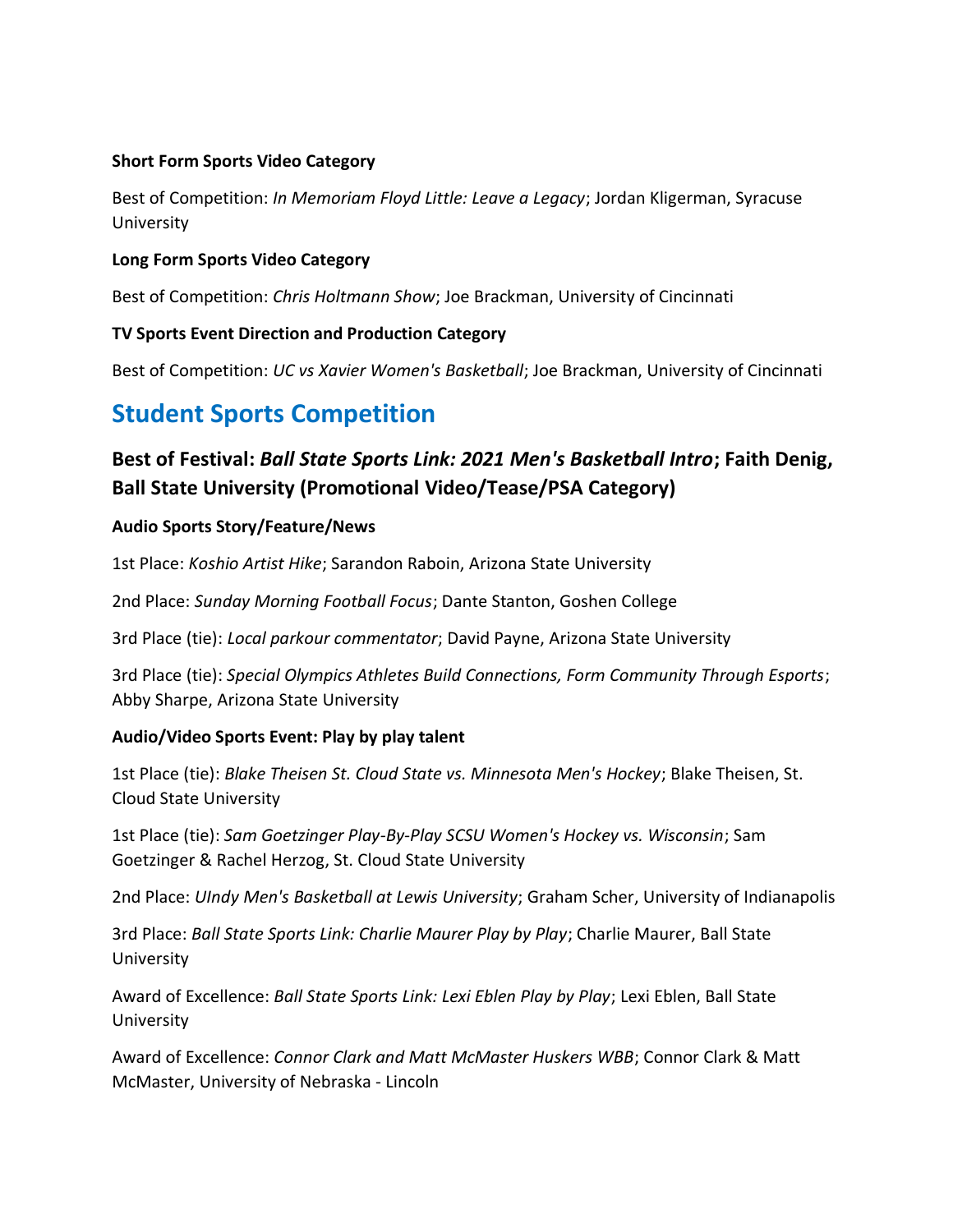Award of Excellence: *Ithaca v. Cortland "Cortaca Jug" Football Play-by-Play*; John Vicari, Jackson Lawrence & Jayden Becker, Ithaca College

Award of Excellence: *UIndy Women's Basketball vs. Lake Erie*; Nathaniel Finch, University of Indianapolis

Award of Excellence: *USI at Kentucky Wesleyan*; Cole Carter, University of Southern Indiana

#### **Video Story/Feature (short) Category**

1st Place: *The Seated Golfer*; Jordan Spurgeon, Arizona State University

2nd Place: *Donvan and Dom*; Ryan Bowlin, St. Bonaventure University

3rd Place: *Kids Rodeo*; Autumn Thompson, Arizona State University

Award of Excellence: *Ball State Sports Link: Bryce Behrendt (Men's Volleyball)*; Faith Denig & Nick Lawler, Ball State University

Award of Excellence: *Koshio Artist Hike*; Sarandon Raboin, Arizona State University

Award of Excellence: *Max Kent's Rise to Captain*; Thomas Cook, Syracuse University

Award of Excellence: *Syracuse vs. Louisville Football*; Jaaron May, Syracuse University

Award of Excellence: *WVU Women's Basketball Player Continues Family Legacy*; Kierstin Lindkvist, West Virginia University

#### **Video Sports Story/Feature (long) Category**

1st Place: *Lizzi: Deeper than Water*; Gabe Burch, Anna Rodman, Luke Zobel & Ethan Ochs, Taylor University

2nd Place: *"Safe at Home" - Smiling Through the Pain*; Preston Shoemaker, Penn State University

2nd Place: *Hand U*; Derryl Barnes, Gianna Sanchez & Danyel De Villiers, University of Miami

3rd Place: *Kyra Cox - Changing the Face of Golf*; Caroline Brickle, Furman University

Award of Excellence: *From Santiago to Tokyo: A BYU Swimmer's Journey to the Olympics*; Sydney Townsend & Ashley Pasley, Brigham Young University

#### **Video Sports Talent (Anchor/Host) Category**

1st Place: *James Kattato's Sports Anchor/Reporter Reel*; James Kattato, Syracuse University

2nd Place: *Ball State Sports Link: Hudson French Hosting*; Hudson French, Ball State University

3rd Place: *Madi Camporese Anchor Reel*; Madi Camporese, University of Florida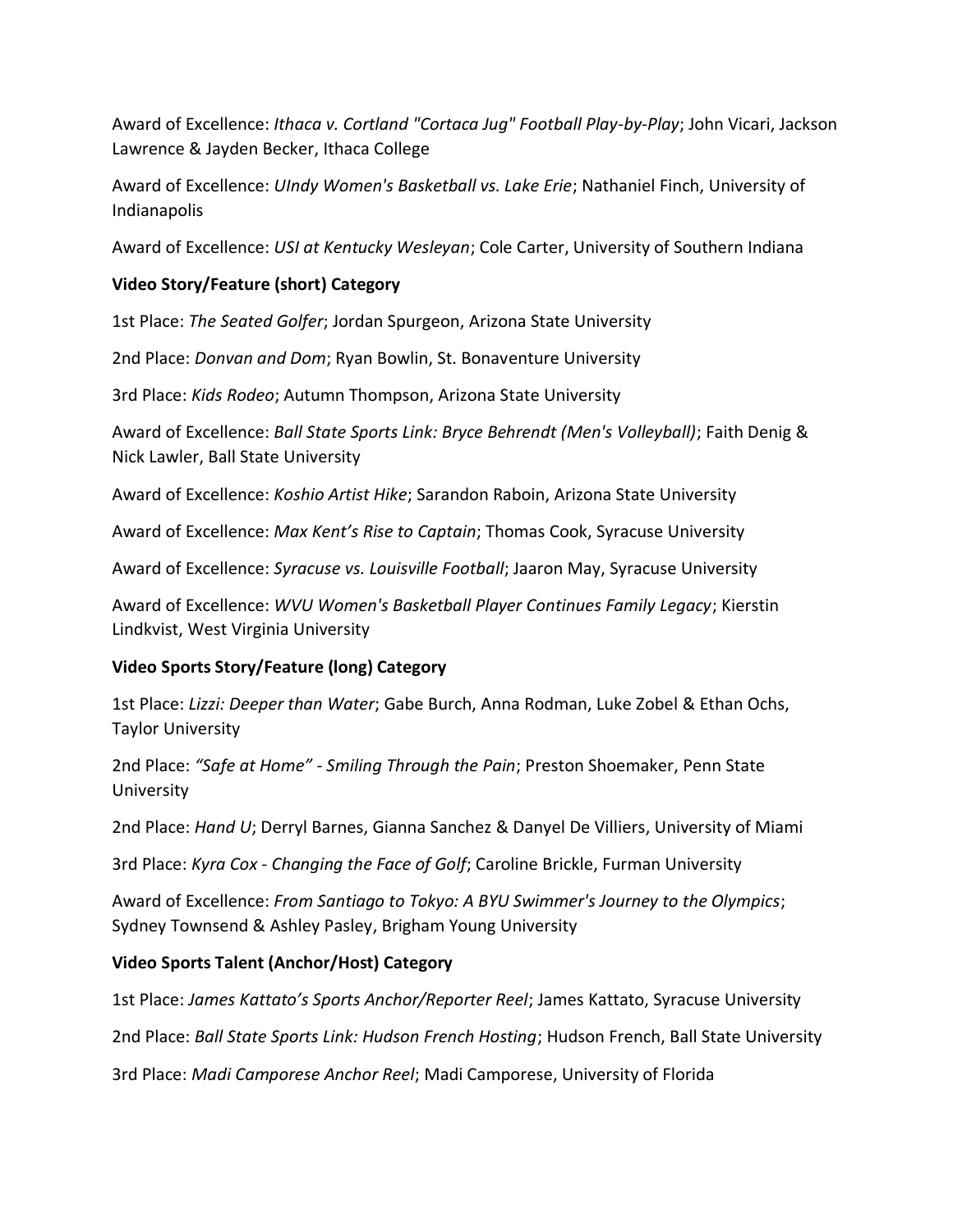Award of Excellence: *Connor Griffin - Video Sports Talent*; Connor Griffin, Penn State University Award of Excellence: *Lauren Helmbrecht Anchor/Host*; Lauren Helmbrecht, Syracuse University

#### **Video Sports Live Game Production Category**

1st Place: *Ball State Sports Link: Women's Volleyball vs. NIU*; Sarah Akins, Cameron Surdyk, Ryan Klimcak & Lexi Eblen, Ball State University

2nd Place: *Michigan State Men's Basketball vs Ferris State*; Olivia Santelli, Adam Bakr, Regan Holgate & Ian Gilmour, Michigan State University

3rd Place: *MTSU vs FIU Football*; John Blanton, Dakota Russ, Emily Pichiarella & Allison Steele, Middle Tennessee State University

Award of Excellence: *Southeastern vs. McNeese State Football*; Taylor Nettle, Southeastern Louisiana University

#### **Video Sports News Program Category**

1st Place: *SportsDesk (The Magazine Edition)*; Danyel De Villiers, Gianna Sanchez & Michelle Ng Reyes, University of Miami

2nd Place: *Cronkite Sports Report: Season 13, Episode 5*; Sarandon Raboin, Mason Kern, Kelsey Collesi, Evan Desai, James Malamas, Zach Larsen & Zach Moore, Arizona State University

3rd Place: *On The Bench*; William Shea, Syracuse University

Award of Excellence: *Ball State Sports Link: Gameday LIVE (Homecoming vs. Miami)*; Dennis Collier, Charlie Hammock & Hudson French, Ball State University

Award of Excellence: *Cronkite Sports Report: Season 14, Episode 2*; Grayson Nykaza, Kam Dyer, Mariah Graves, Jayden Sormani, Talia Massi, Charles Messman, Ashlyn Register & Ryan Blank, Arizona State University

Award of Excellence: *GamedayU vs Baylor*; Pierce Loeffelholz & Arnoldo Prieto, Jr., University of Oklahoma

Award of Excellence: *Live Cuse Countdown*; Ryan Nelson, Syracuse University

#### **Promotional Video/Tease/PSA Category**

1st Place (Best of Festival): *Ball State Sports Link: 2021 Men's Basketball Intro*; Faith Denig, Ball State University

2nd Place: *SCSU vs. Omaha Game Tease*; Rachel Herzog, Saint Cloud State University

3rd Place: *Bethel University Women's Hockey Hype Video*; Carter Nelson, Bethel University

Award of Excellence: *Penn Trafford 5A State Champions*; Benjamin Tenuta, Point Park University